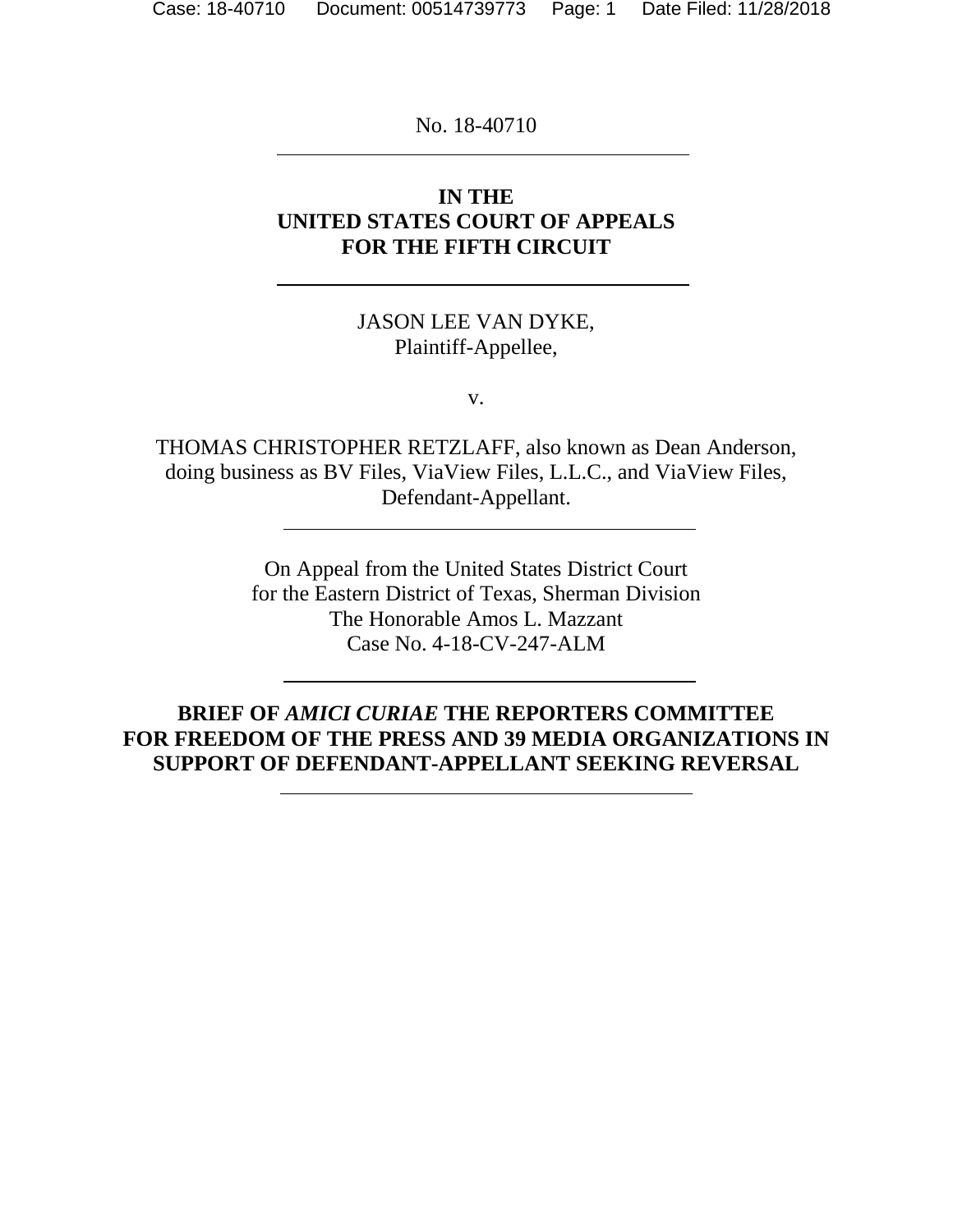Thomas S. Leatherbury VINSON & ELKINS LLP Trammell Crow Center 2001 Ross Avenue, Suite 3900 Dallas, Texas 75201 Telephone: (214) 220-7792 Facsimile: (214) 999-7792

Margaret Dunlay Terwey Francis Yang VINSON & ELKINS LLP 555 Mission Street, Suite 2000 San Francisco, CA 94105 Telephone: (415) 979-6934 Facsimile: (415) 651-8786

Bruce D. Brown, Esq. Katie Townsend, Esq.\* Caitlin Vogus, Esq.\* THE REPORTERS COMMITTEE FOR FREEDOM OF THE PRESS 1156 15th St. NW, Suite 1250 Washington, D.C. 20005 Telephone: (202) 795-9300 Facsimile: (202) 795-9310

\**Of counsel* 

 *Counsel of Record*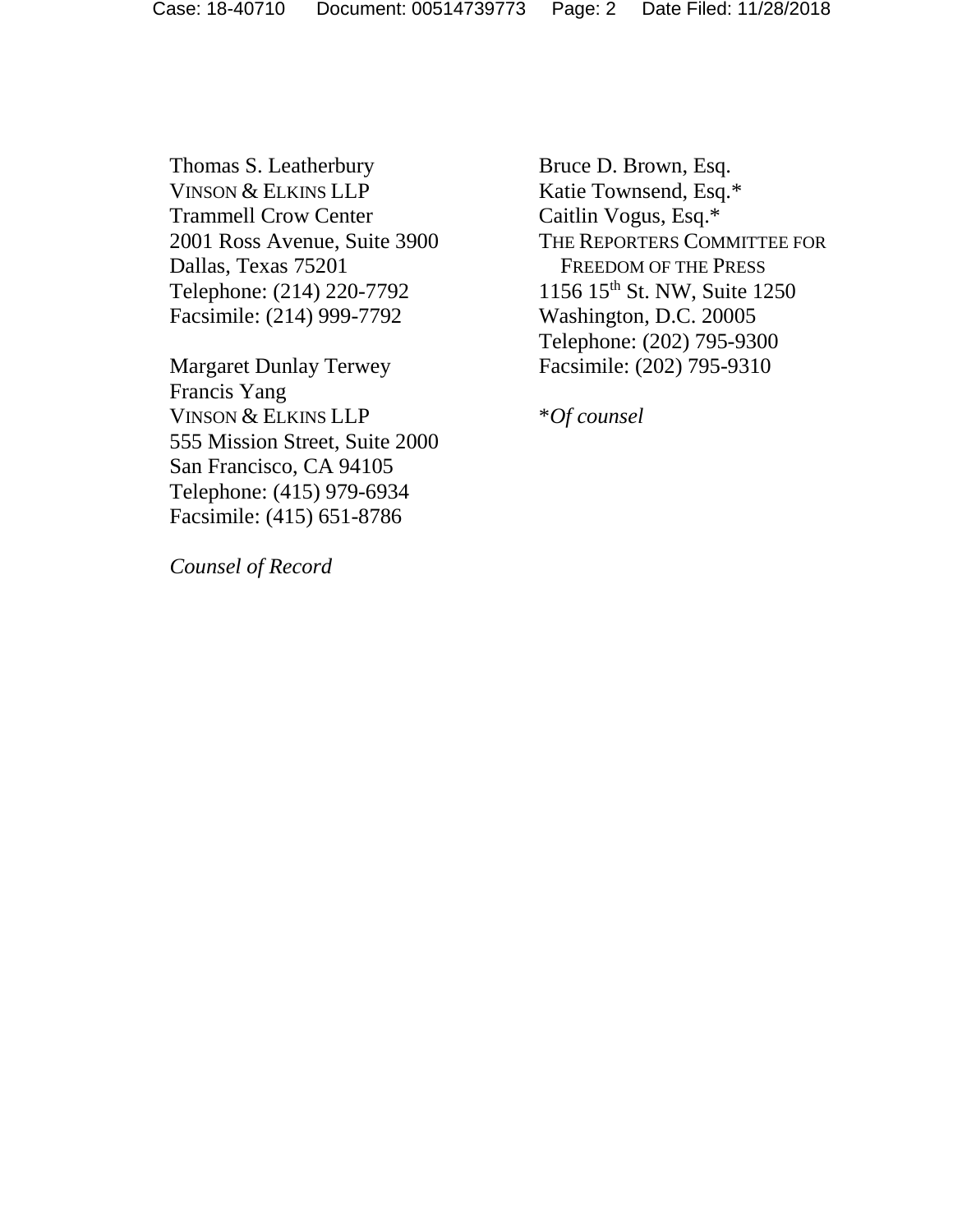Case: 18-40710 Document: 00514739773 Page: 3 Date Filed: 11/28/2018

## **CERTIFICATE OF INTERESTED PERSONS**

The undersigned counsel of record certifies that the following listed persons and entities as described in Rules 28.2.1 and 29.2 have an interest in the outcome of this case. These representations are made in order that the judges of this court may evaluate possible disqualification or recusal.

## Plaintiff-Appellee:

1. Jason Lee Van Dyke (pro se)

## Defendant-Appellant:

1. Thomas Christopher Retzlaff, also known as Dean Anderson, doing business as BV Files, ViaView Files, L.L.C., and ViaView Files.

## Defendant-Appellant's Counsel:

- 1. Jeffrey Lee Dorrell
- 2. Anthony L. Laporte
- 3. William Carlton Wilson

Hanszen Laporte, LLP

#### *Amici Curiae*:

1. **The Reporters Committee for Freedom of the Press** is an unincorporated nonprofit association. The Reporters Committee was founded by leading journalists and media lawyers in 1970 when the nation's news media faced an unprecedented wave of government subpoenas forcing reporters to name confidential sources. Today, its attorneys provide pro bono legal representation, amicus curiae support, and other legal resources to protect First Amendment freedoms and the newsgathering rights of journalists.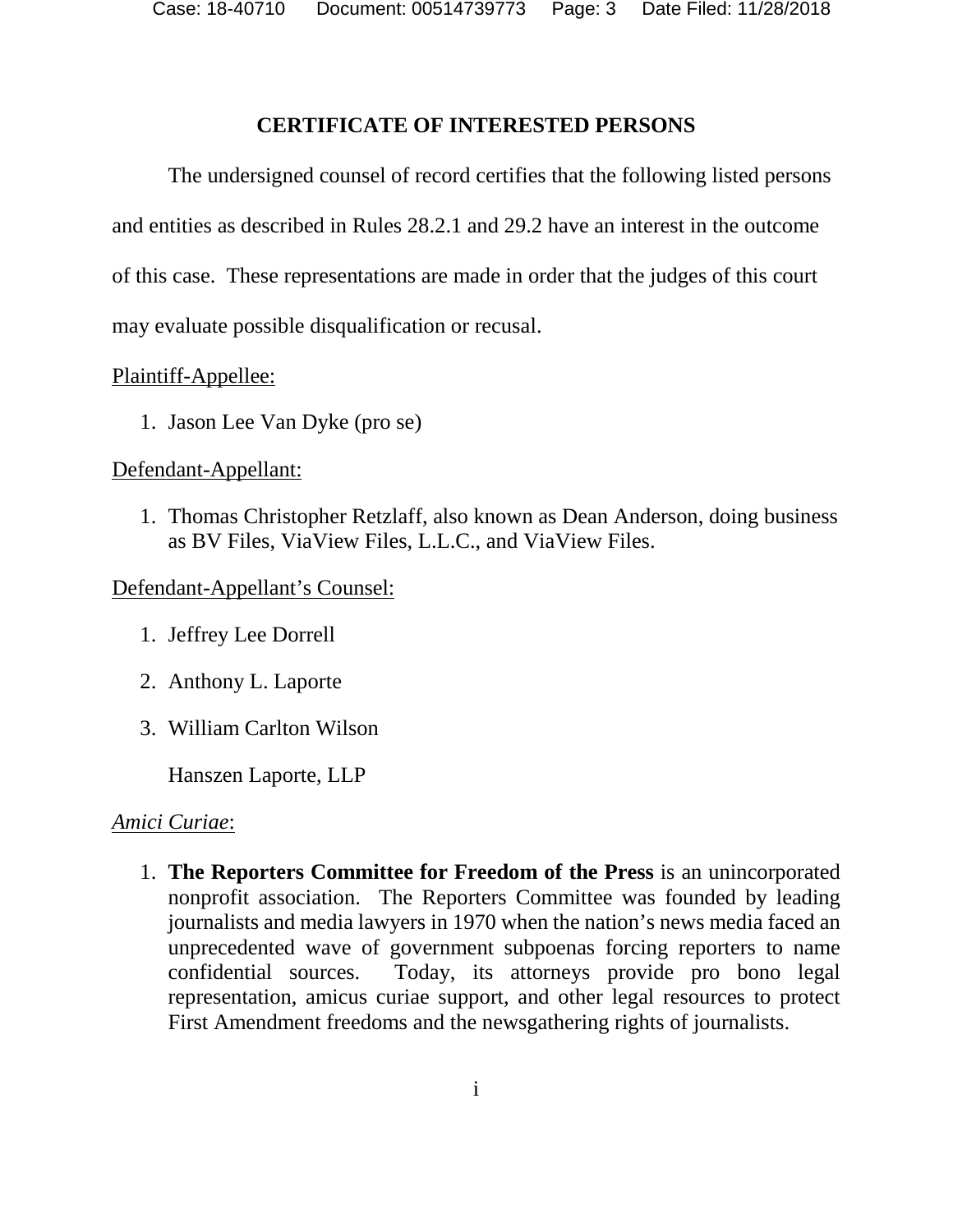- 2. With some 500 members, **American Society of News Editors ("ASNE")** is an organization that includes directing editors of daily newspapers throughout the Americas. ASNE changed its name in April 2009 to American Society of News Editors and approved broadening its membership to editors of online news providers and academic leaders. Founded in 1922 as American Society of Newspaper Editors, ASNE is active in a number of areas of interest to top editors with priorities on improving freedom of information, diversity, readership and the credibility of newspapers.
- 3. **The Associated Press ("AP")** is a news cooperative organized under the Notfor-Profit Corporation Law of New York. The AP's members and subscribers include the nation's newspapers, magazines, broadcasters, cable news services and Internet content providers. The AP operates from 280 locations in more than 100 countries. On any given day, the AP's content can reach more than half of the world's population.
- 4. **The Associated Press Media Editors ("APME")** is a nonprofit, tax-exempt organization of newsroom leaders and journalism educators that works closely with The Associated Press to promote journalism excellence. APME advances the principles and practices of responsible journalism; supports and mentors a diverse network of current and emerging newsroom leaders; and champions the First Amendment and promotes freedom of information.
- 5. **Association of Alternative Newsmedia ("AAN")** is a not-for-profit trade association for 130 alternative newspapers in North America, including weekly papers like *The Village Voice* and *Washington City Paper*. AAN newspapers and their websites provide an editorial alternative to the mainstream press. AAN members have a total weekly circulation of seven million and a reach of over 25 million readers.
- 6. The **California News Publishers Association ("CNPA")** is a nonprofit trade association representing the interests of over 1,300 daily, weekly and student newspapers and news websites throughout California.
- 7. **Reveal from The Center for Investigative Reporting ("CIR")**, founded in 1977, is the nation's first nonprofit investigative journalism organization. CIR produces investigative journalism for its https://www.revealnews.org website, the Reveal national public radio show and podcast, and various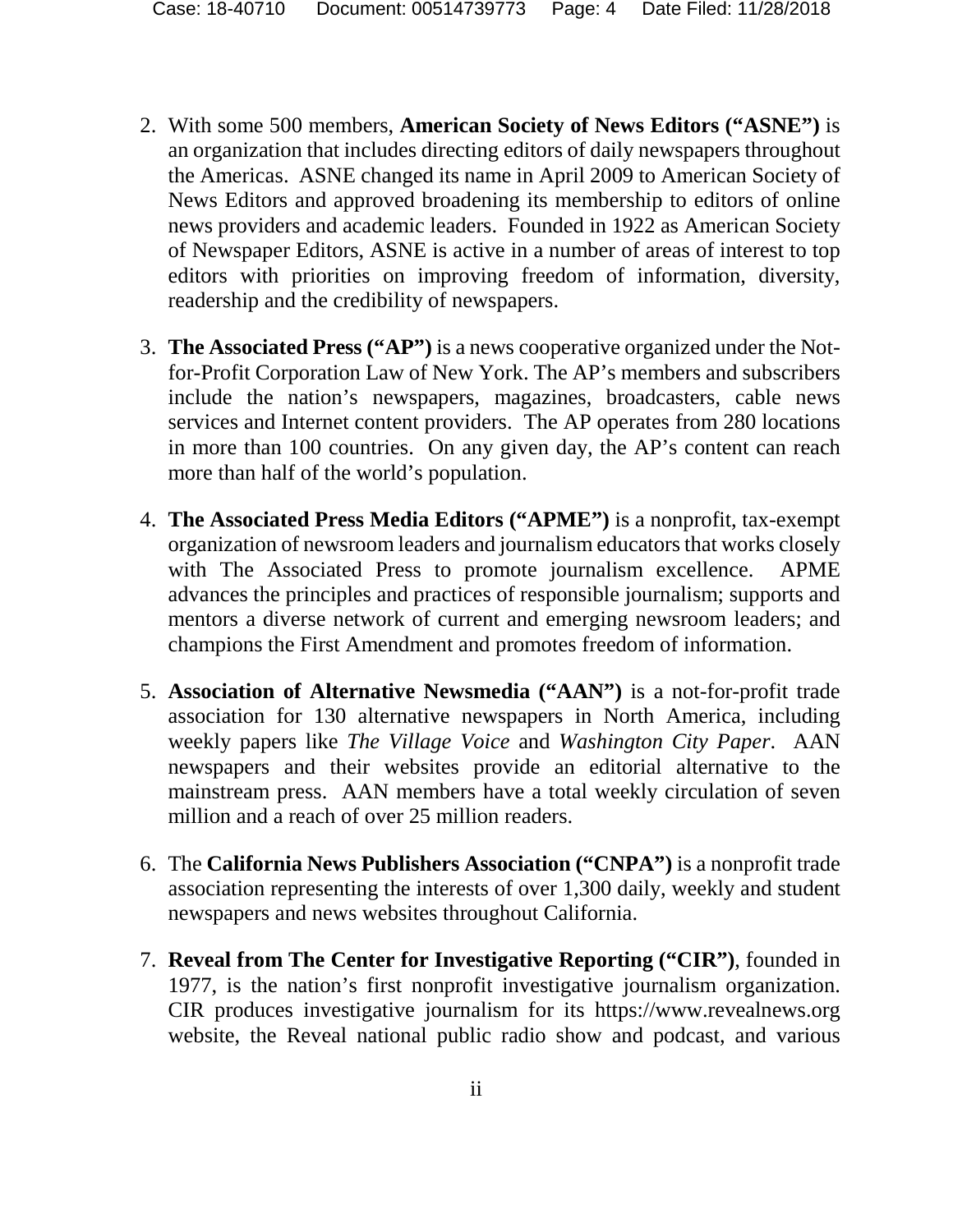documentary projects – often in collaboration with other newsrooms across the country.

- 8. **Courthouse News Service** is a California-based legal news service for lawyers and the news media that focuses on court coverage throughout the nation, reporting on matters raised in trial courts and courts of appeal up to and including the U.S. Supreme Court.
- 9. **Dow Jones & Company, Inc.** is a global provider of news and business information, delivering content to consumers and organizations around the world across multiple formats, including print, digital, mobile and live events. Dow Jones has produced unrivaled quality content for more than 130 years and today has one of the world's largest newsgathering operations globally. It produces leading publications and products including the flagship *Wall Street Journal*; Factiva; Barron's; MarketWatch; Financial News; Dow Jones Risk & Compliance; Dow Jones Newswires; and Dow Jones VentureSource.
- 10.**The E.W. Scripps Company** serves audiences and businesses through television, radio and digital media brands, with 33 television stations in 24 markets. Scripps also owns 33 radio stations in eight markets, as well as local and national digital journalism and information businesses, including mobile video news service Newsy and weather app developer WeatherSphere. Scripps owns and operates an award-winning investigative reporting newsroom in Washington, D.C. and serves as the long-time steward of the nation's largest, most successful and longest-running educational program, the Scripps National Spelling Bee.
- 11.The **First Amendment Coalition** is a nonprofit public interest organization dedicated to defending free speech, free press and open government rights in order to make government, at all levels, more accountable to the people. The Coalition's mission assumes that government transparency and an informed electorate are essential to a self-governing democracy. To that end, it resists excessive government secrecy (while recognizing the need to protect legitimate state secrets) and censorship of all kinds.
- 12.**First Look Media Works, Inc.** is a new nonprofit digital media venture that produces The Intercept, a digital magazine focused on national security reporting.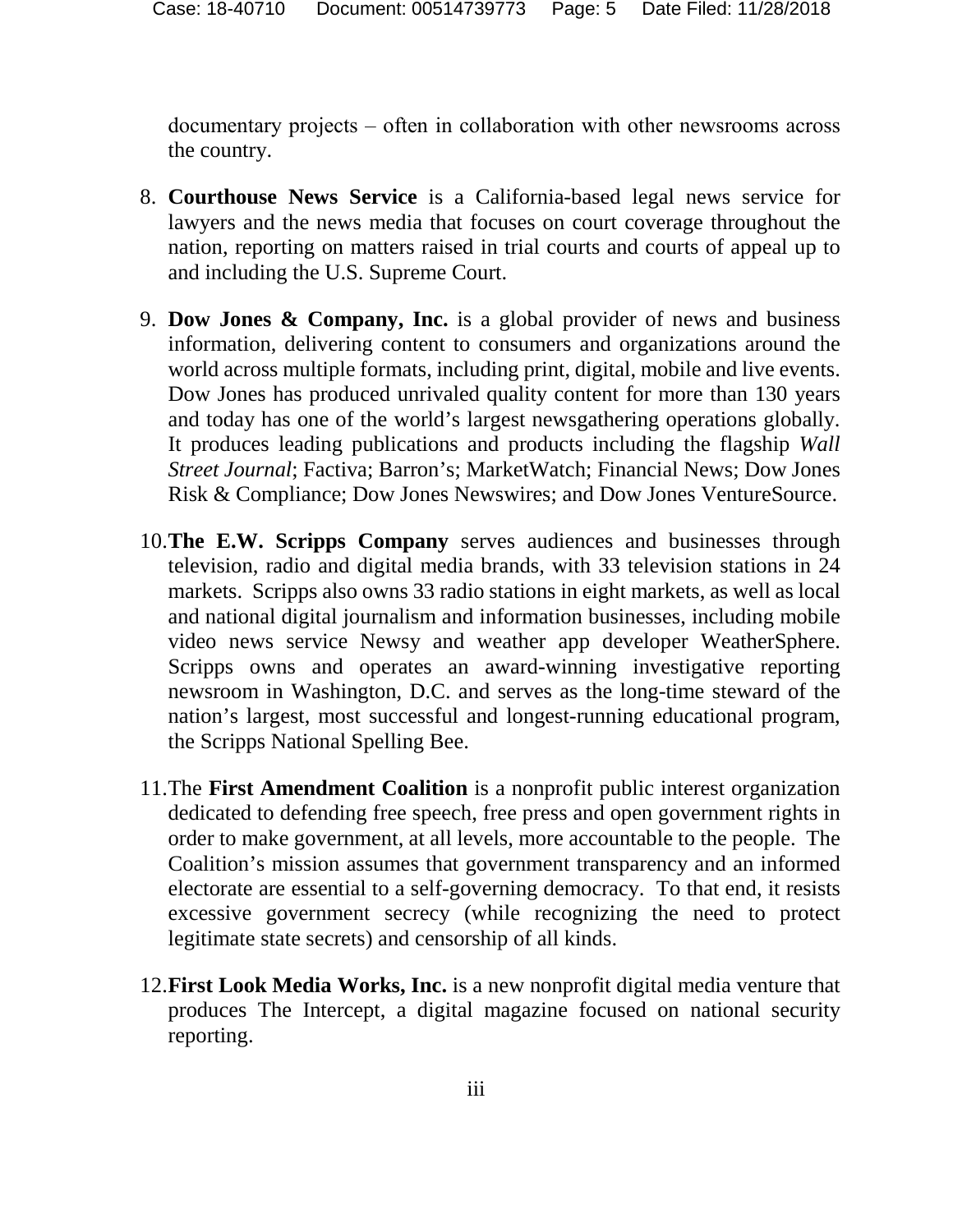- 13. Directly and through affiliated companies, **Fox Television Stations, LLC**, owns and operates 28 local television stations throughout the United States, including five television stations in the State of Texas. The Texas stations are KRIV and KTXH in Houston, KDFW and KDFI in Dallas-Fort Worth (operated by NW Communications of Texas, Inc.) and KTBC in Austin (operated by NW Communications of Austin, Inc.). The 28 stations have a collective market reach of 37.28% percent of U.S. households. Each of the 28 stations also operates Internet websites offering news and information for its local market, including FOX26Houston.com, FOX26Houston.com/my20- Houston, FOX4News.com, FOX4News.com/kdfi-my27, and FOX7Austin.com. Fox Television Stations, LLC, NW Communications of Texas, Inc. and NW Communications of Austin, Inc., are all indirect subsidiaries of Twenty-First Century Fox, Inc., a publicly held company. No other publicly held company owns 10% or more of the stock of Twenty-First Century Fox, Inc.
- 14.The **Freedom of Information Foundation of Texas ("FOIFT")** is a nonprofit organization dedicated to ensuring that the public's business is conducted in public and to protecting the liberties of free speech and press guaranteed by the First Amendment. FOIFT assists individual citizens, journalists and government officials through educational seminars, an FOI Hotline, an annual conference, and a speakers bureau.
- 15.**Gannett Co., Inc.** is a leading news and information company which publishes USA Today and more than 100 local media properties including the *Abilene Reporter-News*, the *Corpus Christi Caller Times*, the *El Paso Times*, the *San Angelo Standard-Times* and the *Times Record News* (Wichita Falls). Each month more than 125 million unique visitors access content from USA Today and Gannett's local media organizations.
- 16.**Hearst** is one of the nation's largest diversified media, information and services companies with more than 360 businesses. Its major interests include ownership in cable television networks such as A&E, HISTORY, Lifetime and ESPN; majority ownership of global ratings agency Fitch Group; Hearst Health, a group of medical information and services businesses; 30 television stations such as WCVB-TV in Boston and KCRA-TV in Sacramento, Calif., which reach a combined 19 percent of U.S. viewers; newspapers such as the Houston Chronicle, San Francisco Chronicle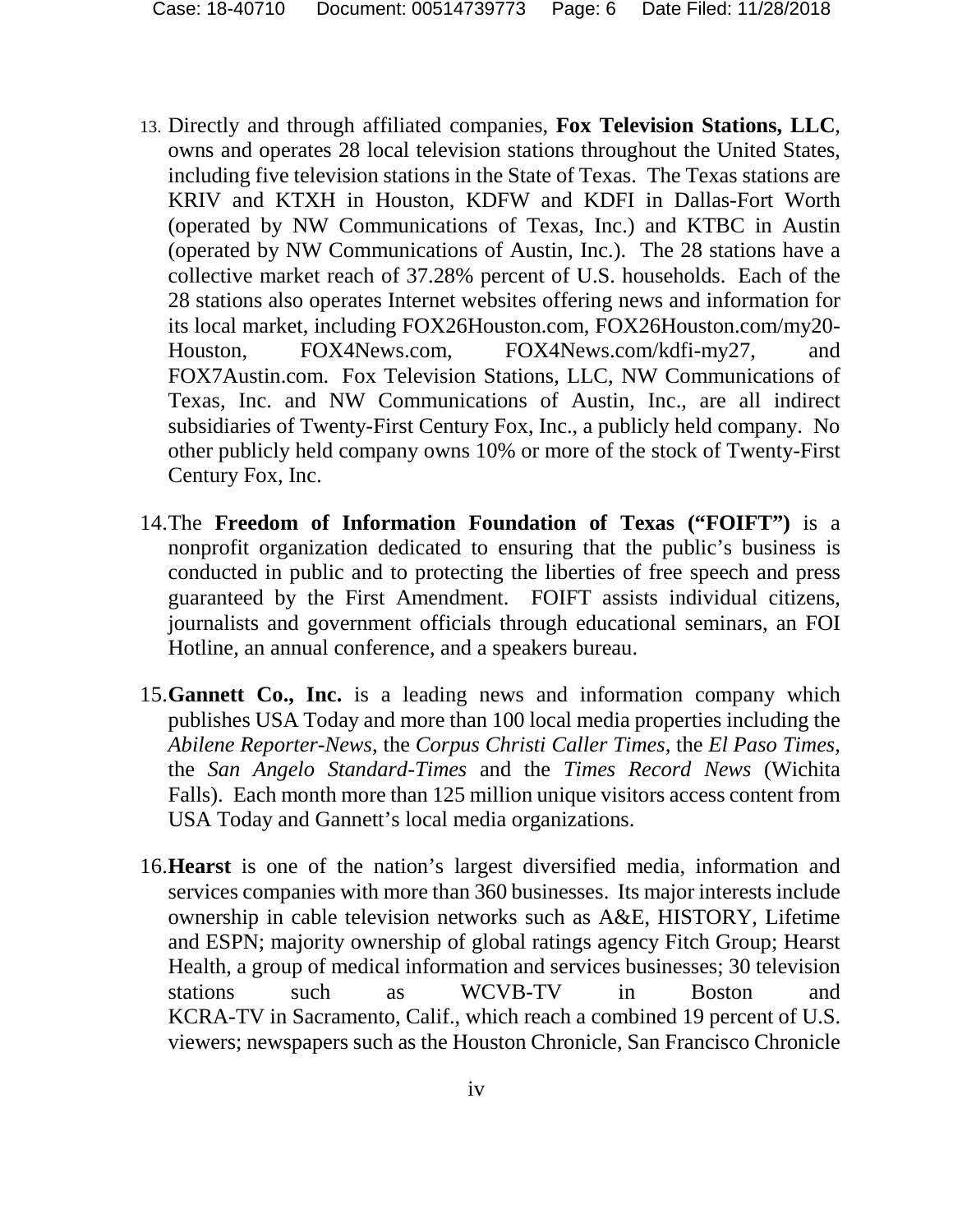and Albany Times Union; more than 300 magazines around the world including Cosmopolitan, ELLE, Harper's BAZAAR and Car and Driver; digital services businesses such as iCrossing and KUBRA; and investments in emerging digital and video companies such as Complex, BuzzFeed, VICE and AwesomenessTV.

- 17.The **International Documentary Association ("IDA")** is dedicated to building and serving the needs of a thriving documentary culture. Through its programs, the IDA provides resources, creates community, and defends rights and freedoms for documentary artists, activists, and journalists.
- 18.The **Investigative Reporting Program ("IRP")** at UC Berkeley's Graduate School of Journalism is dedicated to promoting and protecting the practice of investigative reporting. Evolving from a single seminar, the IRP now encompasses a nonprofit newsroom, a seminar for undergraduate reporters and a post-graduate fellowship program, among other initiatives. Through its various projects, students have opportunities to gain mentorship and practical experience in breaking major stories for some of the nation's foremost print and broadcast outlets. The IRP also works closely with students to develop and publish their own investigative pieces. The IRP's work has appeared on PBS Frontline, Univision, Frontline/WORLD, NPR and PBS NewsHour and in publications such as Mother Jones, The New York Times, Los Angeles Times, Time magazine and the San Francisco Chronicle, among others.
- 19.The **Investigative Reporting Workshop**, a project of the School of Communication (SOC) at American University, is a nonprofit, professional newsroom. The Workshop publishes in-depth stories at investigativereportingworkshop.org about government and corporate accountability, ranging widely from the environment and health to national security and the economy.
- 20.**The McClatchy Company** is a 21st century news and information leader, publisher of iconic brands such as the *Miami Herald*, *The Kansas City Star*, *The Sacramento Bee*, *The Charlotte Observer*, *The (Raleigh) News and Observer*, and the *(Fort Worth) Star-Telegram*. McClatchy operates media companies in 28 U.S. markets in 14 states, providing each of its communities with high-quality news and advertising services in a wide array of digital and print formats. McClatchy is headquartered in Sacramento, Calif., and listed on the New York Stock Exchange under the symbol MNI.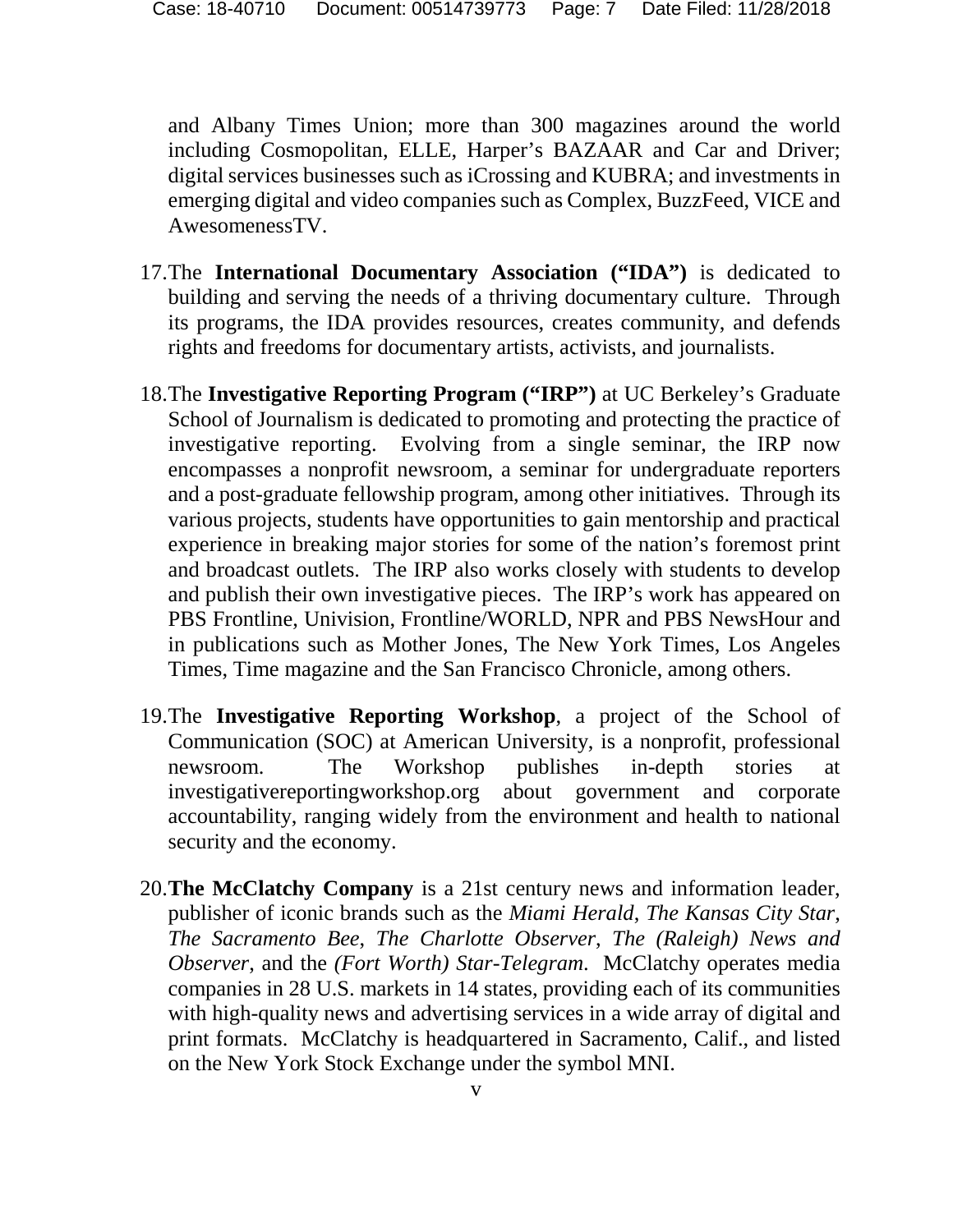- 21.**The Media Institute** is a nonprofit research foundation specializing in communications policy issues founded in 1979. The Media Institute exists to foster three goals: freedom of speech, a competitive media and communications industry, and excellence in journalism. Its program agenda encompasses all sectors of the media, from print and broadcast outlets to cable, satellite, and online services.
- 22.**Digital First Media**, dba Digital First Media, publishes the *San Jose Mercury News*, the *East Bay Times*, *St. Paul Pioneer Press*, *The Denver Post* and the *Detroit News* and other community papers throughout the United States, as well as numerous related online news sites.
- 23.**MPA The Association of Magazine Media ("MPA")** is the largest industry association for magazine publishers. The MPA, established in 1919, represents over 175 domestic magazine media companies with more than 900 magazine titles. The MPA represents the interests of weekly, monthly and quarterly publications that produce titles on topics that cover politics, religion, sports, industry, and virtually every other interest, avocation or pastime enjoyed by Americans. The MPA has a long history of advocating on First Amendment issues.
- 24.The **National Press Photographers Association ("NPPA")** is a 501(c)(6) nonprofit organization dedicated to the advancement of visual journalism in its creation, editing and distribution. NPPA's approximately 7,000 members include television and still photographers, editors, students and representatives of businesses that serve the visual journalism industry. Since its founding in 1946, the NPPA has vigorously promoted the constitutional rights of journalists as well as freedom of the press in all its forms, especially as it relates to visual journalism. The submission of this brief was duly authorized by Mickey H. Osterreicher, its General Counsel.
- 25.**National Public Radio, Inc. ("NPR")** is an award-winning producer and distributor of noncommercial news, information, and cultural programming. A privately supported, not-for-profit membership organization, NPR serves an audience of 30 million people who listen to NPR programming and newscasts each week via more than 1000 noncommercial, independently operated radio stations, licensed to more than 260 NPR Members and numerous other NPR-affiliated entities. In addition, NPR is reaching an expanding audience via its digital properties, including podcasts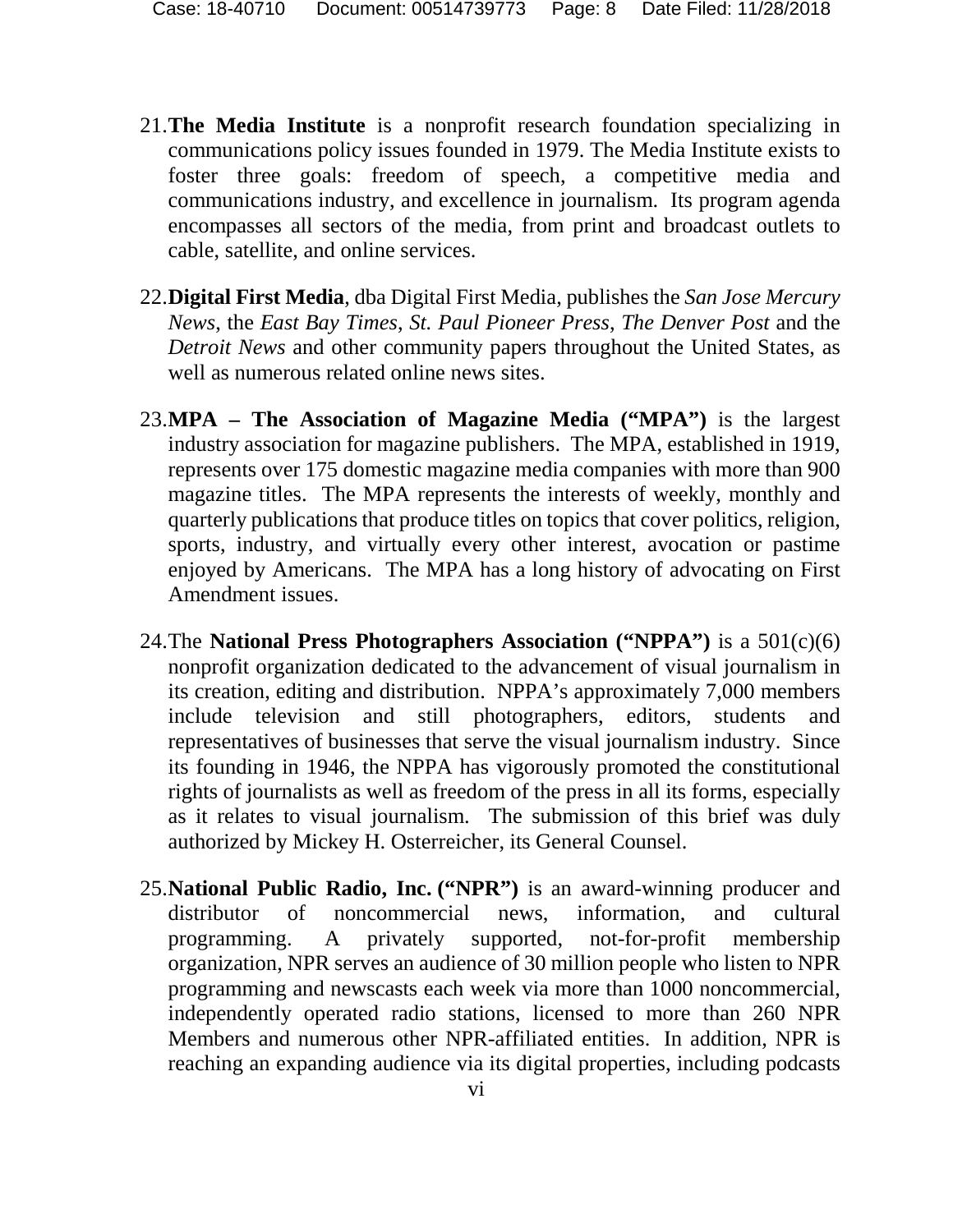(which see about 19 million unique users each month), social media, mobile applications, and NPR.org (which sees about 37 million unique visitors each month).

- 26.**The New York Times Company** is the publisher of *The New York Times* and *The International Times*, and operates the news website nytimes.com.
- 27.The **News Media Alliance** is a nonprofit organization representing the interests of online, mobile and print news publishers in the United States and Canada. Alliance members account for nearly 90% of the daily newspaper circulation in the United States, as well as a wide range of online, mobile and non-daily print publications. The Alliance focuses on the major issues that affect today's news publishing industry, including protecting the ability of a free and independent media to provide the public with news and information on matters of public concern.
- 28.**Nexstar Media Group, Inc. ("Nexstar")** is a leading diversified media company that leverages localism to bring new services and value to consumers and advertisers through its traditional media, digital and mobile media platforms. Nexstar owns, operates, programs or provides sales and other services to 169 television stations and related digital multicast signals reaching 100 markets or approximately 39% of all U.S. television households. Nexstar owns and operates 14 television stations in Texas, including KXAN-TV and KBVO in Austin and KTSM-TV in El Paso.
- 29.**Online News Association ("ONA")** is the world's largest association of online journalists. ONA's mission is to inspire innovation and excellence among journalists to better serve the public. ONA's more than 2,000 members include news writers, producers, designers, editors, bloggers, technologists, photographers, academics, students and others who produce news for the Internet or other digital delivery systems. ONA hosts the annual Online News Association conference and administers the Online Journalism Awards. ONA is dedicated to advancing the interests of digital journalists and the public generally by encouraging editorial integrity and independence, journalistic excellence and freedom of expression and access.
- 30.**POLITICO** is a global news and information company at the intersection of politics and policy. Since its launch in 2007, POLITICO has grown to more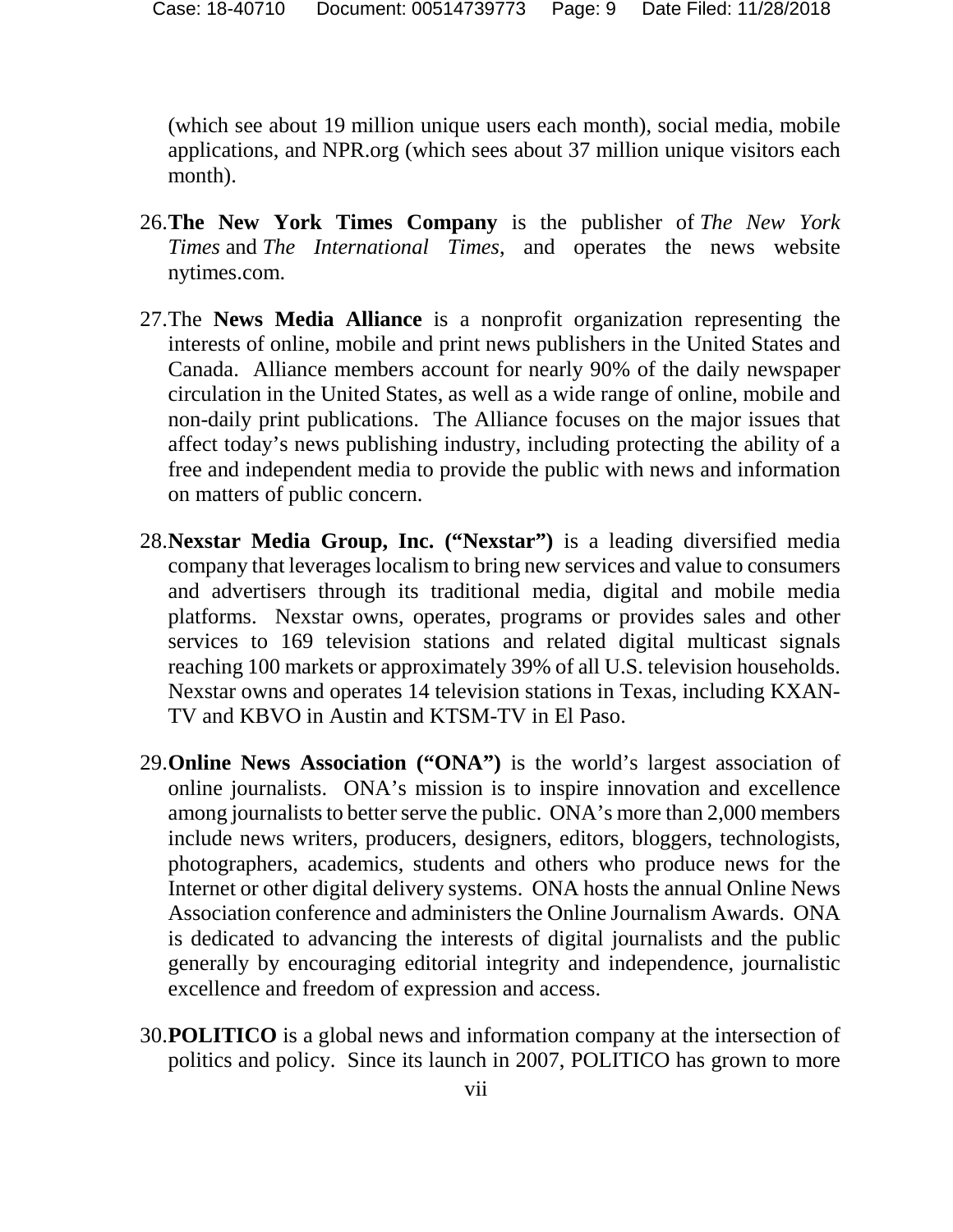than 350 reporters, editors and producers. It distributes 30,000 copies of its Washington newspaper on each publishing day, publishes POLITICO Magazine, with a circulation of 33,000 six times a year, and maintains a U.S. website with an average of 26 million unique visitors per month.

- 31.**ProPublica** is an independent, nonprofit newsroom that produces investigative journalism in the public interest. It has won four Pulitzer Prizes, most recently the 2017 Pulitzer gold medal for public service. ProPublica is supported primarily by philanthropy and offers its articles for republication, both through its website, propublica.org, and directly to leading news organizations selected for maximum impact. ProPublica's first regional operation, ProPublica Illinois, began publishing in late 2017, and was honored (along with the Chicago Tribune) as a finalist for the 2018 Pulitzer Prize for Local Reporting.
- 32.**Radio Television Digital News Association ("RTDNA")** is the world's largest and only professional organization devoted exclusively to electronic journalism. RTDNA is made up of news directors, news associates, educators and students in radio, television, cable and electronic media in more than 30 countries. RTDNA is committed to encouraging excellence in the electronic journalism industry and upholding First Amendment freedoms.
- 33.**Reporters Without Borders** has been fighting censorship and supporting and protecting journalists since 1985. Activities are carried out on five continents through its network of over 150 correspondents, its national sections, and its close collaboration with local and regional press freedom groups. Reporters Without Borders currently has 10 offices and sections worldwide.
- 34.**The Seattle Times Company**, locally owned since 1896, publishes the daily newspaper *The Seattle Times*, together with the *Yakima Herald-Republic* and *Walla Walla Union-Bulletin*, all in Washington state.
- 35.**Sinclair** is one of the largest and most diversified television broadcasting companies in the country. The Company owns, operates and/or provides services to 191 television stations in 89 markets, including stations producing local news in Abilene, Amarillo, Austin, Beaumont, El Paso, Harlingen and San Antonio. The Company is a leading local news provider in the country and has multiple national networks, live local sports production, as well as stations affiliated with all the major networks.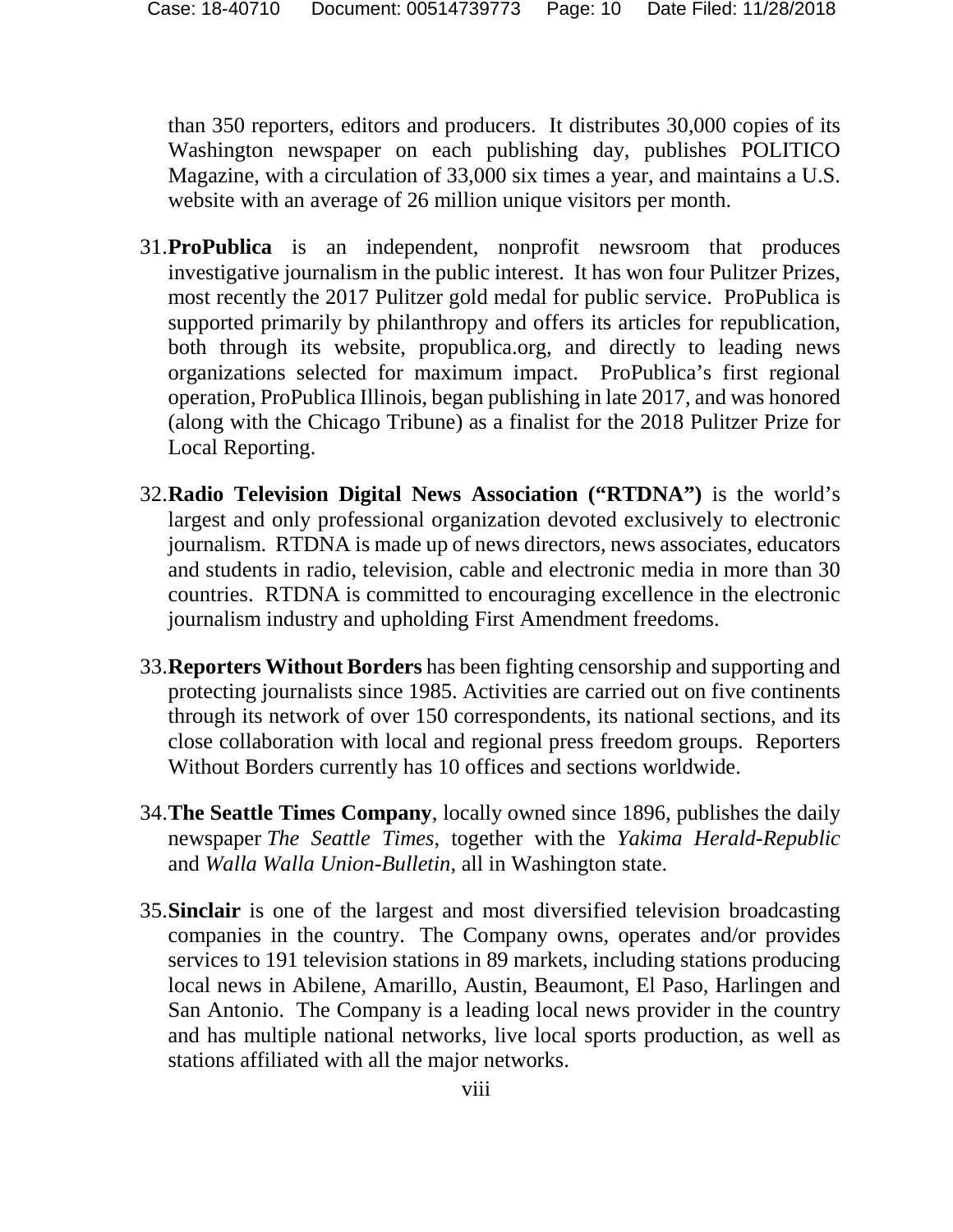- 36.**Society of Professional Journalists ("SPJ")** is dedicated to improving and protecting journalism. It is the nation's largest and most broad-based journalism organization, dedicated to encouraging the free practice of journalism and stimulating high standards of ethical behavior. Founded in 1909 as Sigma Delta Chi, SPJ promotes the free flow of information vital to a well-informed citizenry, works to inspire and educate the next generation of journalists, and protects First Amendment guarantees of freedom of speech and press.
- 37.The **Texas Association of Broadcasters** is a nonprofit association that represents more than 1,200 television and radio stations across the state of Texas with a tradition of community-oriented, free, over-the-air broadcasting. The Texas Association of Broadcasters was founded in 1951 and incorporated one year later. TAB performs numerous services on behalf of its members, including advocating for legislation relating to and affecting radio and television broadcasters, advancing Open Government and protecting the First Amendment, as well as publishing guidebooks on various legal issues, including access to public information.
- 38.The **Texas Press Association** is an industry association representing nearly 400 daily and weekly newspapers across the state of Texas, each of which upholds a strong tradition of journalistic integrity and community service. Texas Press, founded in 1880, performs numerous services on behalf of its members, including sponsoring and promoting legislation and taking legal action to protect the First Amendment and open government.
- 39.The **Tully Center for Free Speech** began in Fall, 2006, at Syracuse University's S.I. Newhouse School of Public Communications, one of the nation's premier schools of mass communications.
- 40.**The Washington Post (formally, WP Company LLC d/b/a The Washington Post)** is a news organization based in Washington, D.C. It publishes The Washington Post newspaper and the website www.washingtonpost.com, and produces a variety of digital and mobile news applications. The Post has won 47 Pulitzer Prizes for journalism, including awards in 2018 for national and investigative reporting.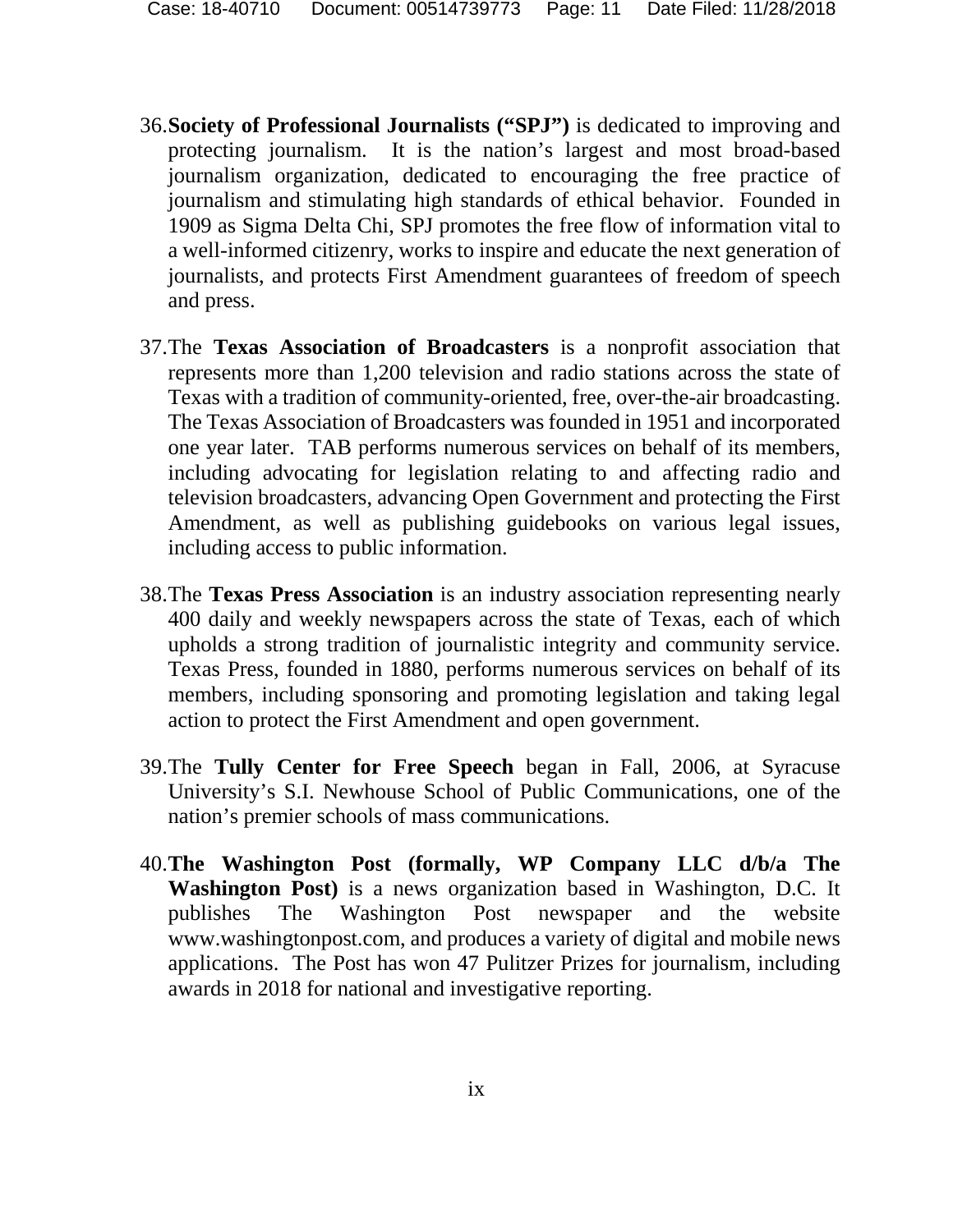#### Counsel for *Amici*:

- 1. Bruce D. Brown, Katie Townsend,\* and Caitlin Vogus\* of the Reporters Committee for Freedom of the Press
- 2. Thomas S. Leatherbury, Margaret Dunlay Terwey, and Francis Yang of Vinson & Elkins

\*Of counsel

## Additional Counsel for *Amici* (contact information provided in signature block):

- 1. Kevin M. Goldberg of Fletcher, Heald & Hildreth, PLC for American Society of News Editors and Association of Alternative Newsmedia
- 2. Karen Kaiser of The Associated Press
- 3. Jim Ewert and Nikki Moore of California News Publishers Association
- 4. D. Victoria Baranetsky of Reveal from The Center for Investigative Reporting
- 5. Rachel Matteo-Boehm of Bryan Cave LLP for Courthouse News Service
- 6. Jason P. Conti and Jacob P. Goldstein of Dow Jones & Company, Inc.
- 7. David M. Giles of The E.W. Scripps Company
- 8. David Snyder of First Amendment Coalition
- 9. David Bralow of First Look Media Works, Inc.
- 10. David M. Keneipp of Fox Television Stations, LLC
- 11. Barbara W. Wall of Gannett Co., Inc.
- 12. Jonathan Donnellan, Ravi V. Sitwala, and Diego Ibarguen of Hearst Corporation
- 13. Juan Cornejo of The McClatchy Company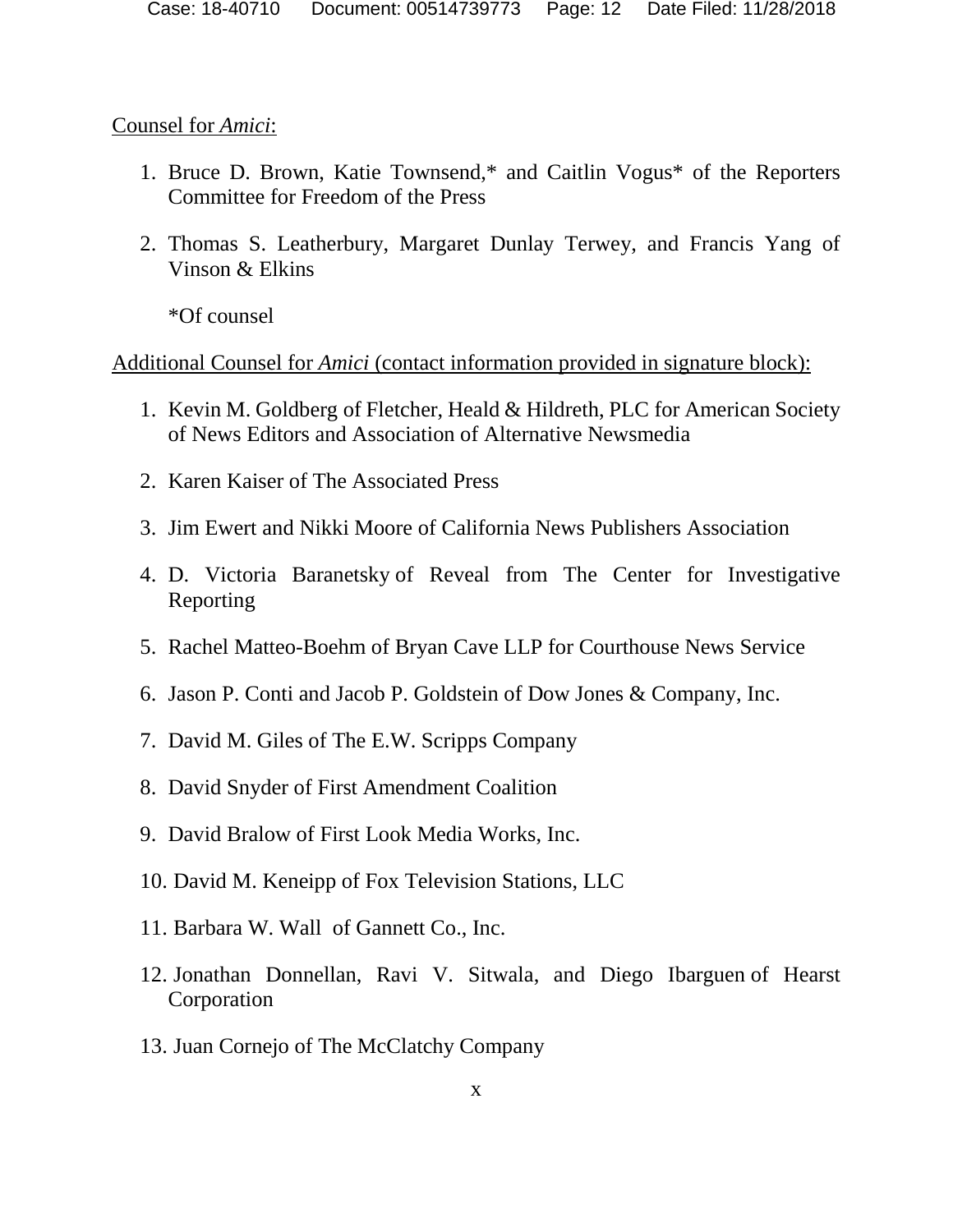- 14. Kurt Wimmer of Covington & Burling LLP for The Media Institute
- 15. Marshall W. Anstandig of Digital First Media and News Media Alliance
- 16. James Chadwick of Sheppard Mullin Richter & Hampton LLP for Digital First Media
- 17. James Cregan of MPA The Association of Magazine Media
- 18. Mickey H. Osterreicher for National Press Photographers Association
- 19. Jonathan Hart, Ashley Messenger, and Micah Ratner of National Public Radio, Inc.
- 20. David McCraw of The New York Times Company
- 21. Thomas R. Burke, Laura R. Handman, and Alison Schary of Davis Wright Tremaine LLP for Online News Association
- 22. Elizabeth C. Koch of Ballard Spahr LLP for POLITICO LLC
- 23. Richard J. Tofel of ProPublica
- 24. Kathleen A. Kirby of Wiley Rein LLP for Radio Television Digital News Association
- 25. Bruce E. H. Johnson of Davis Wright Tremaine LLP for The Seattle Times Co.
- 26. Barry Faber of Sinclair Broadcast Group, Inc.
- 27. Bruce W. Sanford and Mark I. Bailen of Baker & Hostetler LLP for Society of Professional Journalists
- 28. John B. Kennedy, James A. McLaughlin, and Kalea S. Clark for The Washington Post

 /s/ *Thomas S. Leatherbury*  Attorney of record for *amici curiae*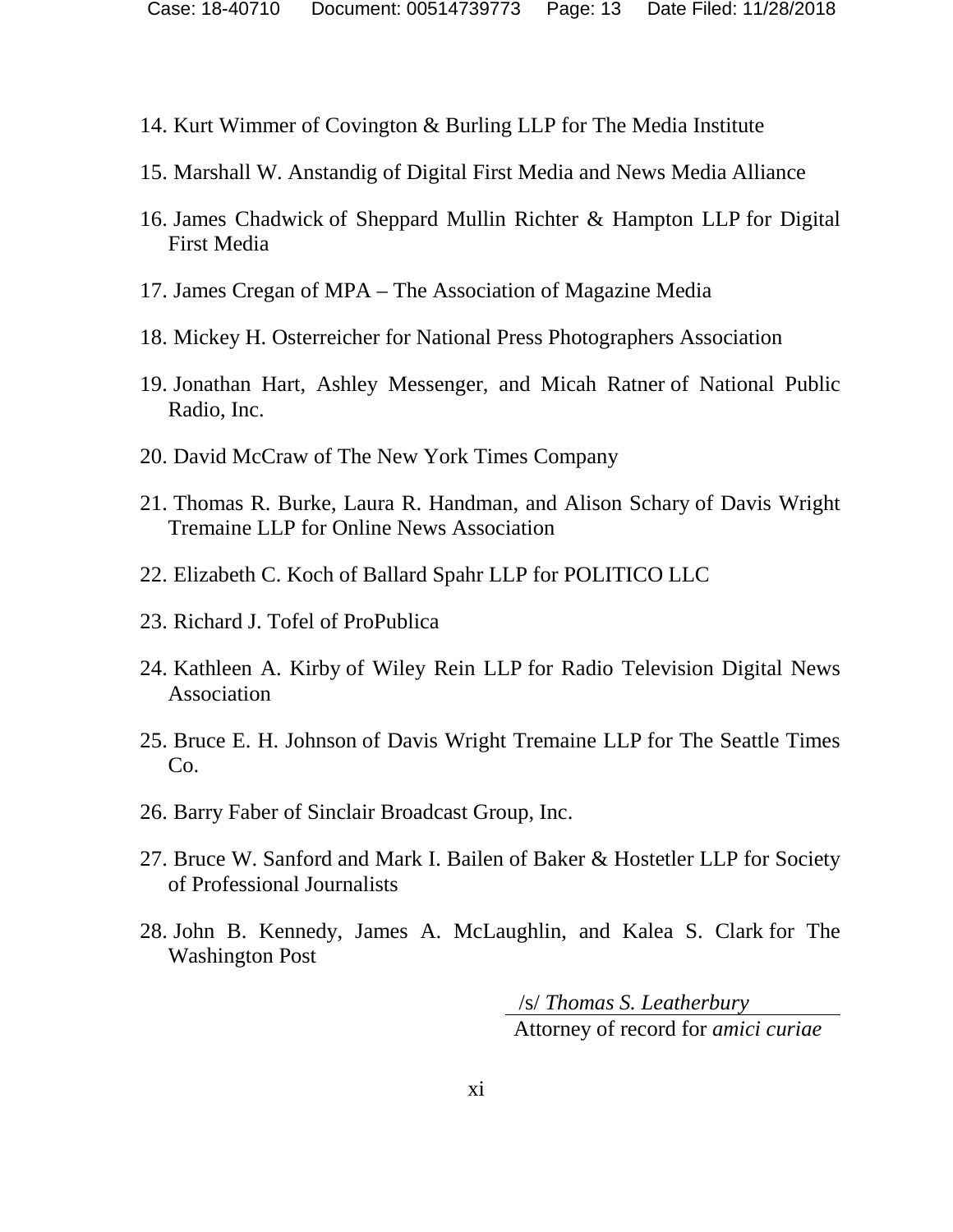# **TABLE OF CONTENTS**

|     |                                                                          | STATEMENT OF IDENTITY AND INTEREST OF AMICI CURIAE1                                                                                                                                           |  |
|-----|--------------------------------------------------------------------------|-----------------------------------------------------------------------------------------------------------------------------------------------------------------------------------------------|--|
|     |                                                                          |                                                                                                                                                                                               |  |
|     |                                                                          |                                                                                                                                                                                               |  |
| I.  |                                                                          | The application of state anti-SLAPP statutes in federal courts fosters and<br>protects the exercise of First Amendment freedoms, including by                                                 |  |
|     | A.                                                                       | Anti-SLAPP statutes provide substantive protections against                                                                                                                                   |  |
|     | <b>B.</b>                                                                | Media defendants often invoke anti-SLAPP statutes to seek<br>dismissal of meritless litigation filed in retaliation for reporting on                                                          |  |
| II. | The TCPA should apply in federal court because it does not conflict with |                                                                                                                                                                                               |  |
|     | A.                                                                       | The TCPA does not "directly collide" with the Federal Rules13                                                                                                                                 |  |
|     | <b>B.</b>                                                                | The TCPA provides defendants with unique, substantive<br>protection; holding that it is inapplicable in federal court would<br>encourage forum shopping and the inequitable administration of |  |
|     |                                                                          |                                                                                                                                                                                               |  |
|     |                                                                          |                                                                                                                                                                                               |  |
|     |                                                                          |                                                                                                                                                                                               |  |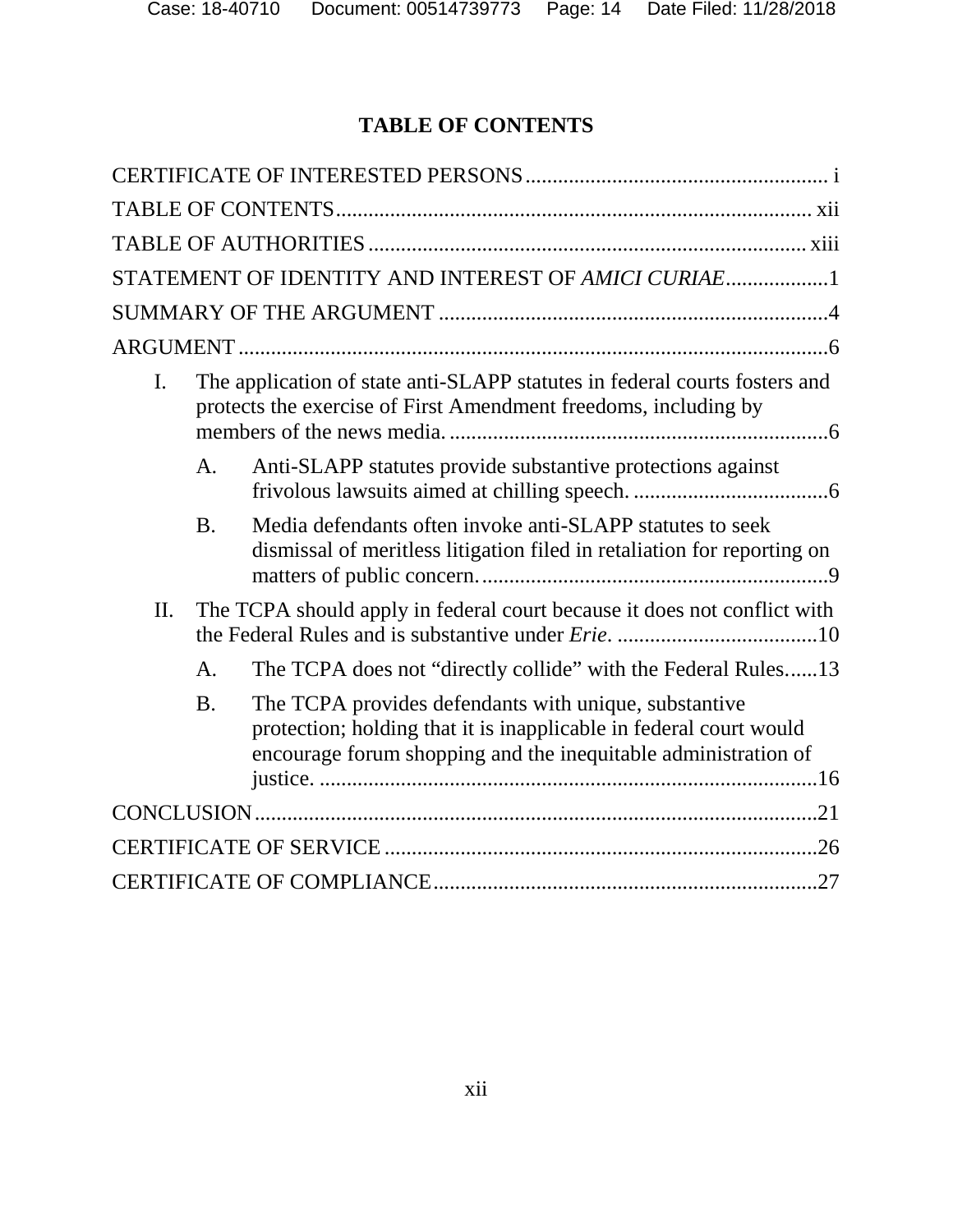# **TABLE OF AUTHORITIES**

# **Cases**

| Abbas v. Foreign Policy Grp., LLC, 783 F.3d 1328 (D.C. Cir. 2015) 15                                                                                    |
|---------------------------------------------------------------------------------------------------------------------------------------------------------|
| Alexander v. Times-Picayune LLC, 221 So. 3d 198 (La. Ct. App. 2017) 9                                                                                   |
|                                                                                                                                                         |
|                                                                                                                                                         |
|                                                                                                                                                         |
|                                                                                                                                                         |
|                                                                                                                                                         |
|                                                                                                                                                         |
|                                                                                                                                                         |
|                                                                                                                                                         |
|                                                                                                                                                         |
| Gordon v. Marrone, 590 N.Y.S.2d 649 (N.Y. Sup. Ct. 1992), aff'd, 616 N.Y.S.2d                                                                           |
| Hall v. GE Plastic Pac. PTE Ltd., 327 F.3d 391 (5th Cir. 2003)  13, 17                                                                                  |
|                                                                                                                                                         |
| Henry v. Lake Charles Am. Press, LLC, 566 F.3d 164                                                                                                      |
|                                                                                                                                                         |
| Ins. Safety Consultants LLC v. Nugent,                                                                                                                  |
| No. 3:15-CV-2183-B, 2016 WL 2958929 (N.D. Tex. May 23, 2016)11                                                                                          |
| Intercon Sols., Inc. v. Basel Action Network, 791 F.3d 729 (7th Cir. 2015)15                                                                            |
|                                                                                                                                                         |
| KTRK Television, Inc. v. Robinson, 409 S.W.3d 682                                                                                                       |
| Los Lobos Renewable Power, LLC v. Americulture, Inc., 885 F.3d 659 (10th Cir.<br>2018), petition for cert. filed, 87 U.S.L.W. 3038 (U.S. July 18, 2018) |
|                                                                                                                                                         |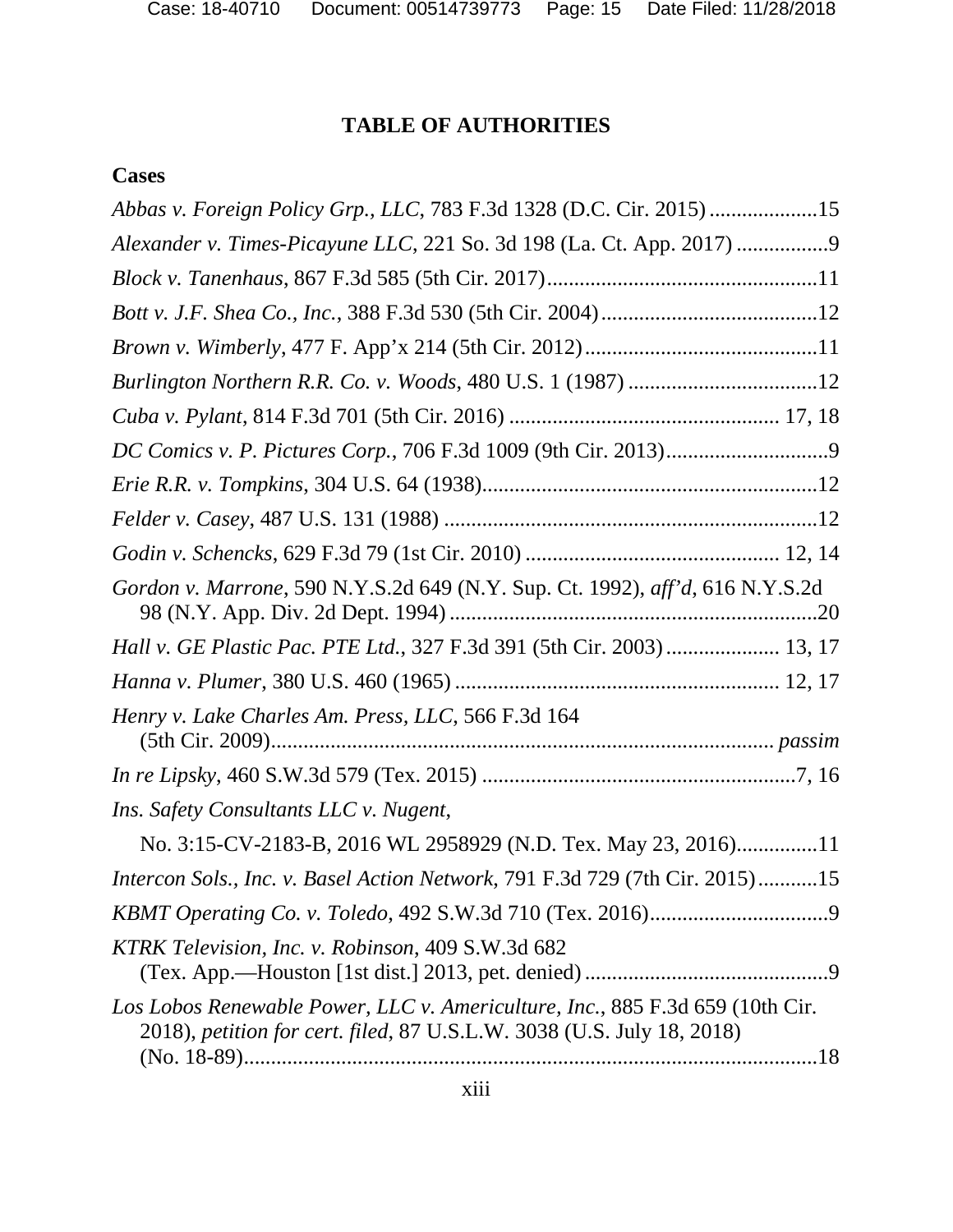| Makaeff v. Trump University, LLC, 736 F.3d 1180 (9th Cir. 2013) 13, 14, 19   |
|------------------------------------------------------------------------------|
|                                                                              |
| Newspaper Holdings, Inc. v. Crazy Hotel Assisted Living, Ltd., 416 S.W.3d 71 |
|                                                                              |
| Shady Grove Orthopedic Assocs., P.A. v. Allstate Ins. Co.,                   |
| Songcharoen v. Plastic & Hand Surgery Assocs., P.L.L.C., 636 F. App'x 884    |
| Thoroughbred Ventures, LLC v. Disman, No. 4:18-CV-00318, 2018 WL 3472717     |
|                                                                              |
| Trudeau v. ConsumerAffairs.com, Inc., No. 10 C 7193, 2011 WL 3898041         |
| U.S. ex rel. Newsham v. Lockheed Missiles & Space Co., 190 F.3d 963          |
|                                                                              |
| Williams v. Cordillera Commc'ns, Inc., No. 2:13-CV-124, 2014 WL 2611746      |
| <b>Statutes</b>                                                              |
|                                                                              |
|                                                                              |
| <b>Other Authorities</b>                                                     |
| Laura Lee Prather & Justice Jane Bland, The Developing Jurisprudence of the  |

*Texas Citizens Participation Act*, 50 Tex. Tech L. Rev. 633 (2018) ......... *passim*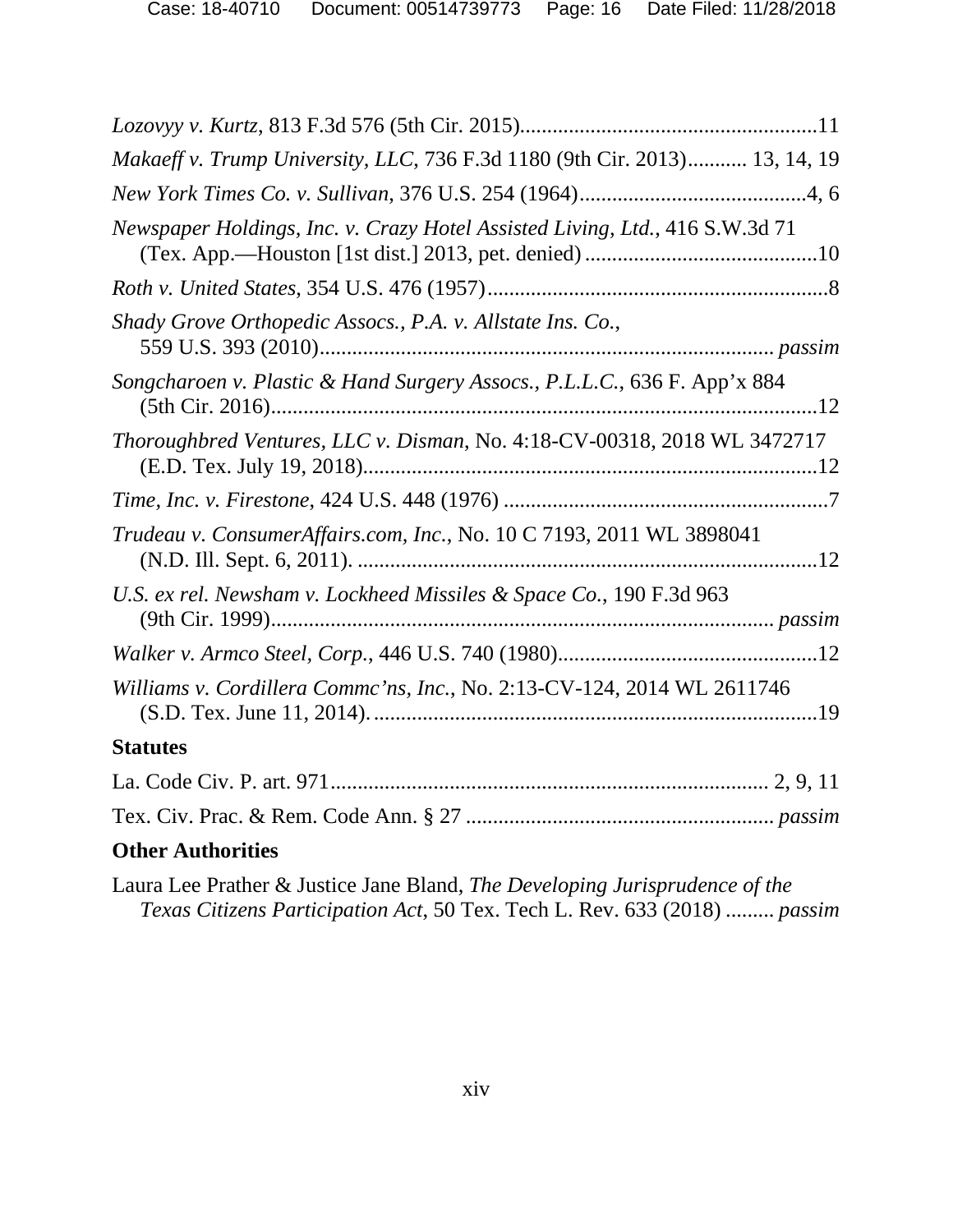#### **STATEMENT OF IDENTITY AND INTEREST OF** *AMICI CURIAE*

*Amici curiae* are The Reporters Committee for Freedom of the Press, American Society of News Editors, The Associated Press, Associated Press Media Editors, Association of Alternative Newsmedia, California News Publishers Association, Reveal from The Center for Investigative Reporting, Courthouse News Service, Dow Jones & Company, Inc., The E.W. Scripps Company, First Amendment Coalition, First Look Media Works, Inc., Fox Television Stations, LLC, Freedom of Information Foundation of Texas, Gannett Co., Inc., Hearst Corporation, International Documentary Assn., Investigative Reporting Program, Investigative Reporting Workshop at American University, The McClatchy Company, The Media Institute, Digital First Media, MPA – The Association of Magazine Media, National Press Photographers Association, National Public Radio, Inc., The New York Times Company, News Media Alliance, Nexstar Media Group, Inc., Online News Association, POLITICO LLC, ProPublica, Radio Television Digital News Association, Reporters Without Borders, The Seattle Times Company, Sinclair Broadcast Group, Inc., Society of Professional Journalists, Texas Association of Broadcasters, Texas Press Association, Tully Center for Free Speech, and The Washington Post.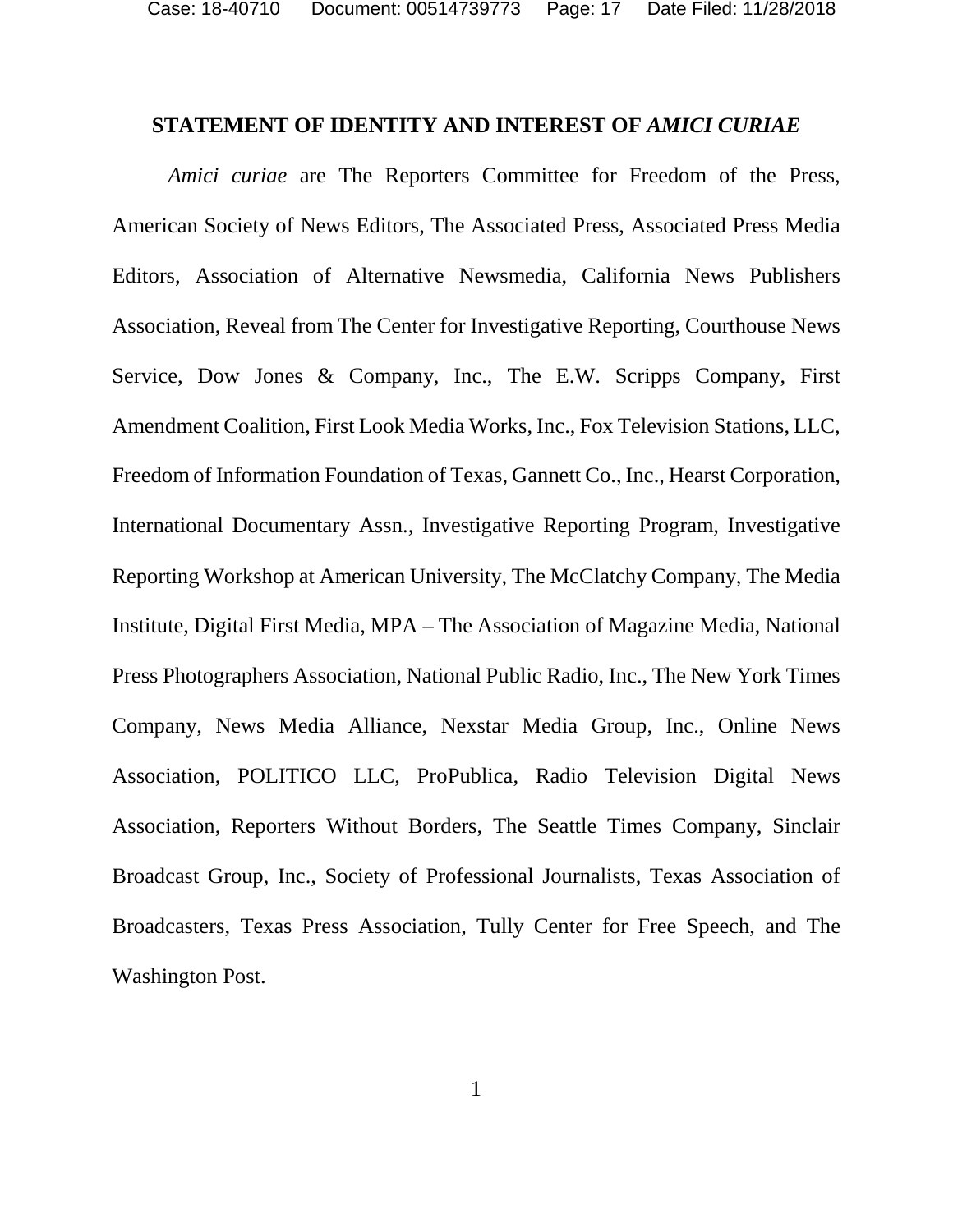*Amici* file this brief in support of Defendant-Appellant's argument that the Texas Citizens' Participation Act ("TCPA") applies in federal court. As members and representatives of the news media, *amici* have a strong interest in ensuring that statutory protections against frivolous lawsuits intended to chill and silence speech—so-called "strategic lawsuits against public participation," or "SLAPP" suits—apply in federal courts to ensure a robust, unfettered exchange of ideas as envisioned by the First Amendment.

The issue presented in this case—whether the TCPA may be applied in federal court—has potentially broad ramifications for *amici*, who depend on the protections of the TCPA and similar anti-SLAPP statutes<sup>1</sup> to avoid the costs and burden of litigating meritless claims that infringe their First Amendment rights. *Amici* write to emphasize that anti-SLAPP protections apply to a wide range of speech important to the democratic process and that the TCPA should apply to strategic lawsuits against public participation brought in federal court.<sup>2</sup>

<sup>&</sup>lt;sup>1</sup> Louisiana also has an anti-SLAPP statute, La. Code Civ. P. art. 971.

<sup>2</sup> *Amici* also submitted a brief on these issues in *Rudkin v. Roger Beasley Imports, Inc.*, No. 18- 50157 (5th Cir. Filed Sep. 5, 2018).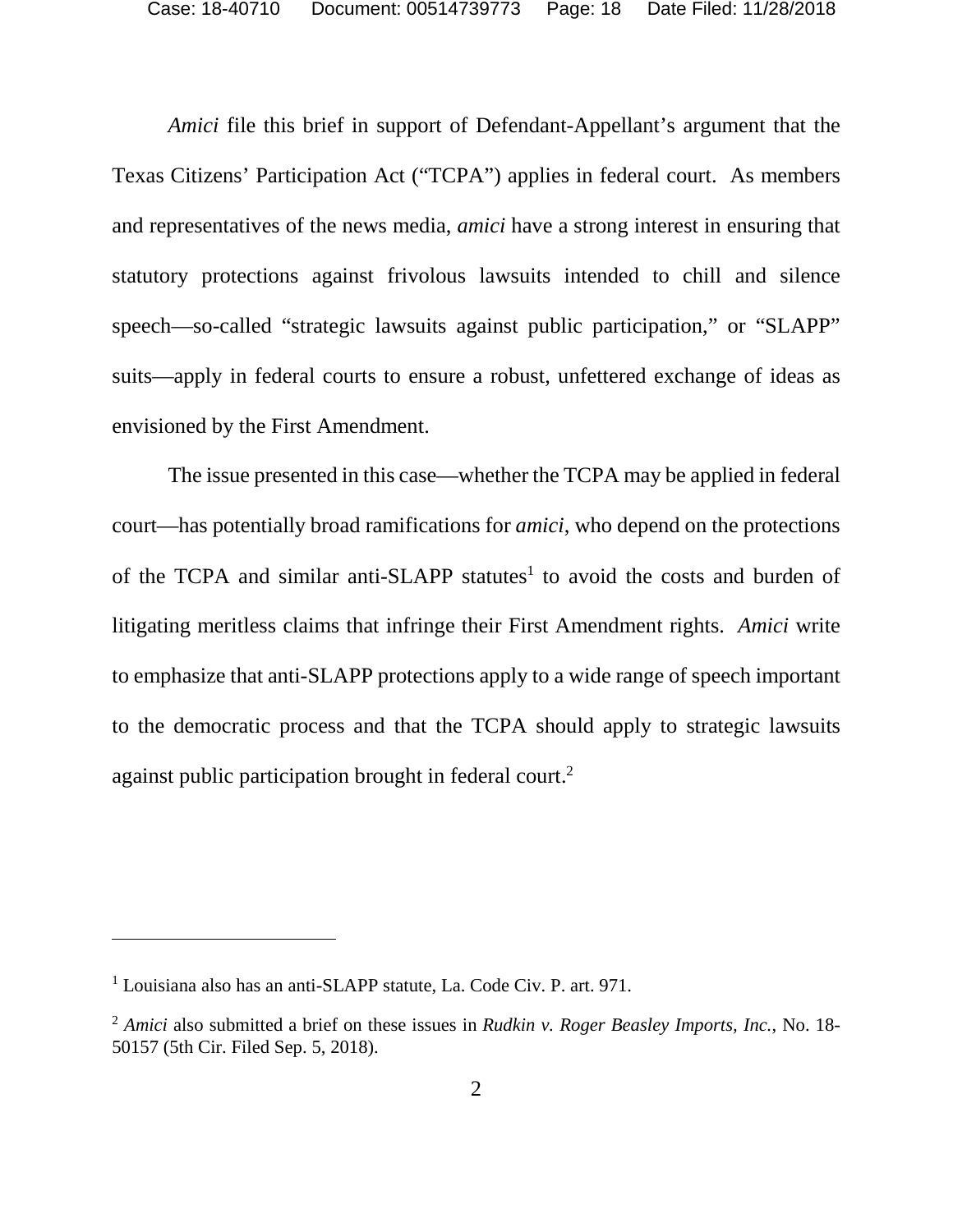## **AUTHORITY TO FILE AMICUS BRIEF**

*Amici* have filed a Motion for Leave to File accompanying this amicus brief. *See* Fed. R. App. P. 29(a)(3). No party's counsel authored this brief in whole or in part, and no party or party's counsel made a monetary contribution to fund the preparation or submission of this brief. No person or entity other than *amici curiae*, their members, or their counsel made a monetary contribution to the preparation or submission of this brief.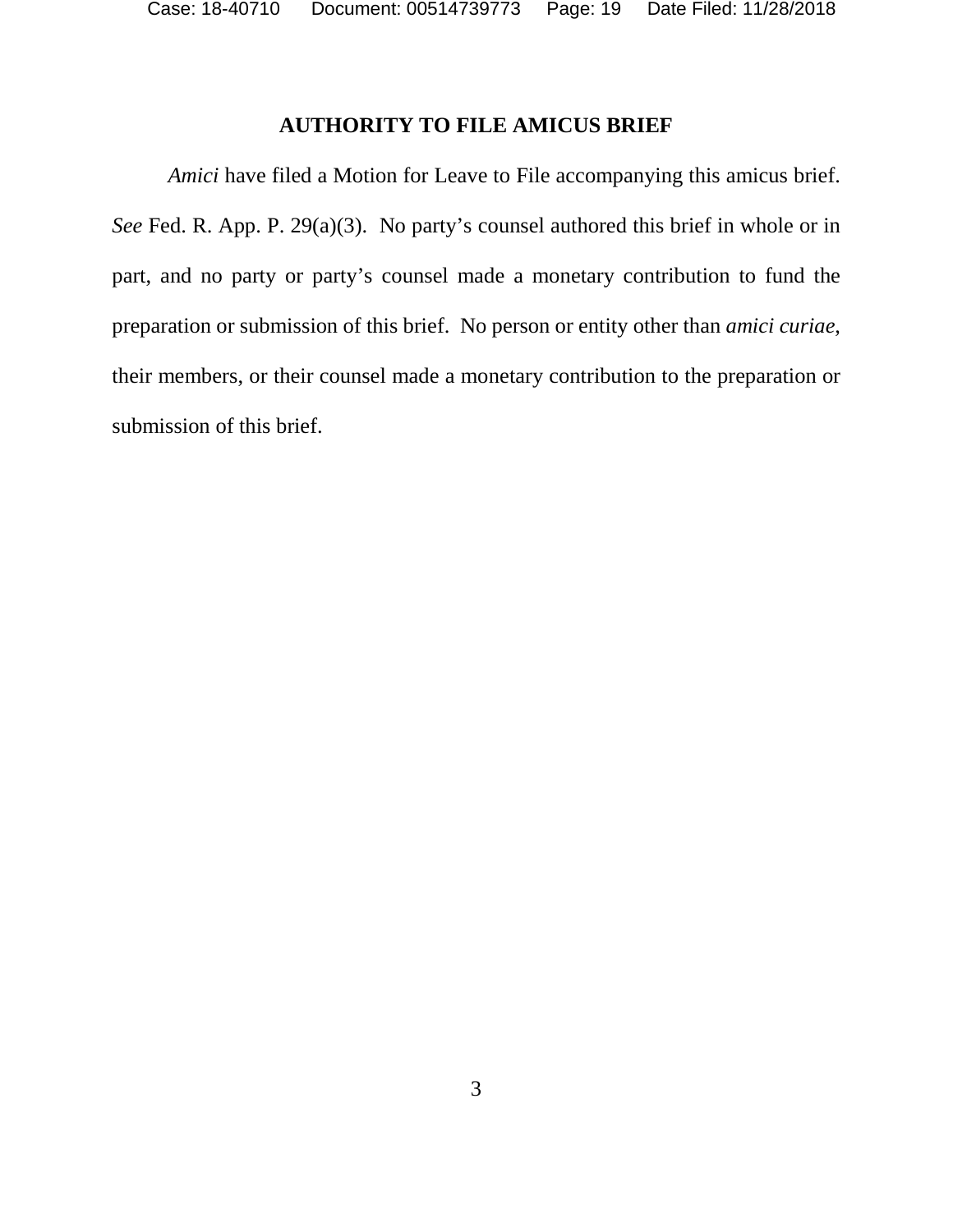#### **SUMMARY OF THE ARGUMENT**

American democracy depends upon informed and active citizen participation in public discussion and debate, but a rising tide of frivolous litigation aims to silence that participation by saddling protected speech with the high cost of defending it in court. These "strategic lawsuits against public participation," or "SLAPP" suits, are filed not to win but to intimidate "by increasing the cost of litigation to the point that the citizen party's case will be weakened or abandoned," thereby chilling the exercise of First Amendment rights. *See U.S. ex rel. Newsham v. Lockheed Missiles & Space Co.*, 190 F.3d 963, 970 (9th Cir. 1999). While SLAPP suits lack merit, the threat of expensive, protracted litigation, alone, can discourage civil discourse. Indeed, since *New York Times Co. v. Sullivan*, First Amendment jurisprudence has recognized that the threat of a lawsuit—even an ultimately unsuccessful one—is a driving force for self-censorship and diminishes the marketplace of ideas. 376 U.S. 254, 279 (1964).

Anti-SLAPP statutes like the TCPA provide media defendants with substantive rights. These statutes protect First Amendment rights by allowing defendants to obtain swift dismissals of SLAPP suits. *See, e.g.*, Tex. Civ. Prac. & Rem. Code Ann. § 27.003. The laws also discourage plaintiffs from bringing meritless lawsuits to silence their critics by permitting the recovery of fees. *See,*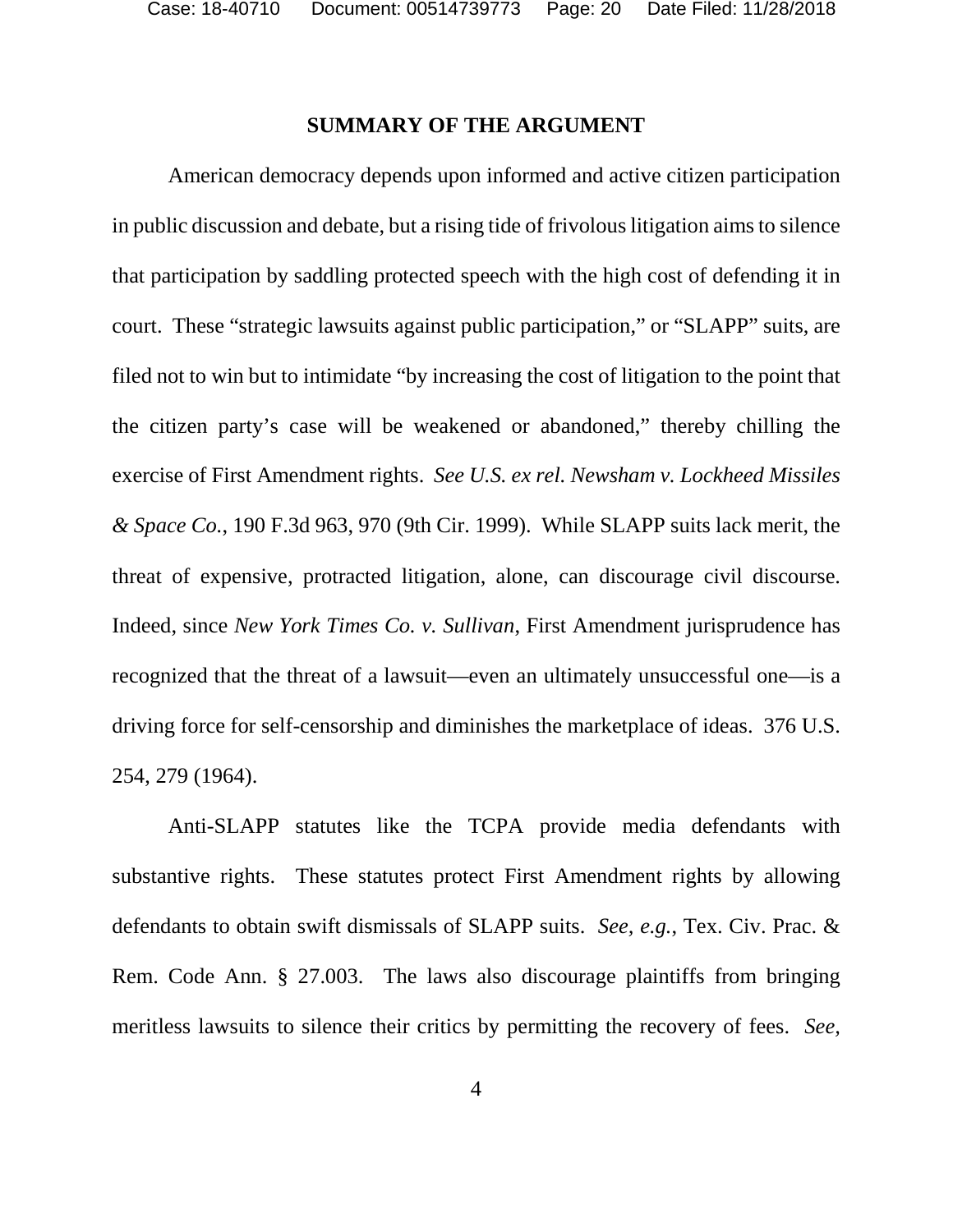*e.g.*, *id.* § 27.009. Thirty-two states and the District of Columbia have some version of an anti-SLAPP statute.

In state courts throughout the United States, news organizations frequently depend on the TCPA and other anti-SLAPP statutes to terminate prolonged, expensive litigation brought to retaliate against them for reporting on matters of public concern. Given the nature of the print and online publishing industry, news organizations facing defamation and other similar state-law claims often end up in federal court through diversity or supplemental jurisdiction. Without the benefit of anti-SLAPP protections in federal court, however, journalists and news organizations will confront the very same chilling effect from which they are protected in state court. Not only will this disparity encourage litigious plaintiffs to forum shop, but many journalists and news organizations may choose to remain silent rather than run the risk of protracted federal court litigation.

The First and Ninth Circuits, as well as federal district courts in a majority of jurisdictions that have considered the issue, have found that state anti-SLAPP statutes apply to state claims in federal court. This Court should do the same and hold that the TCPA applies in federal court. Far from conflicting with the Federal Rules of Civil Procedure, the TCPA complements the Rules and creates substantive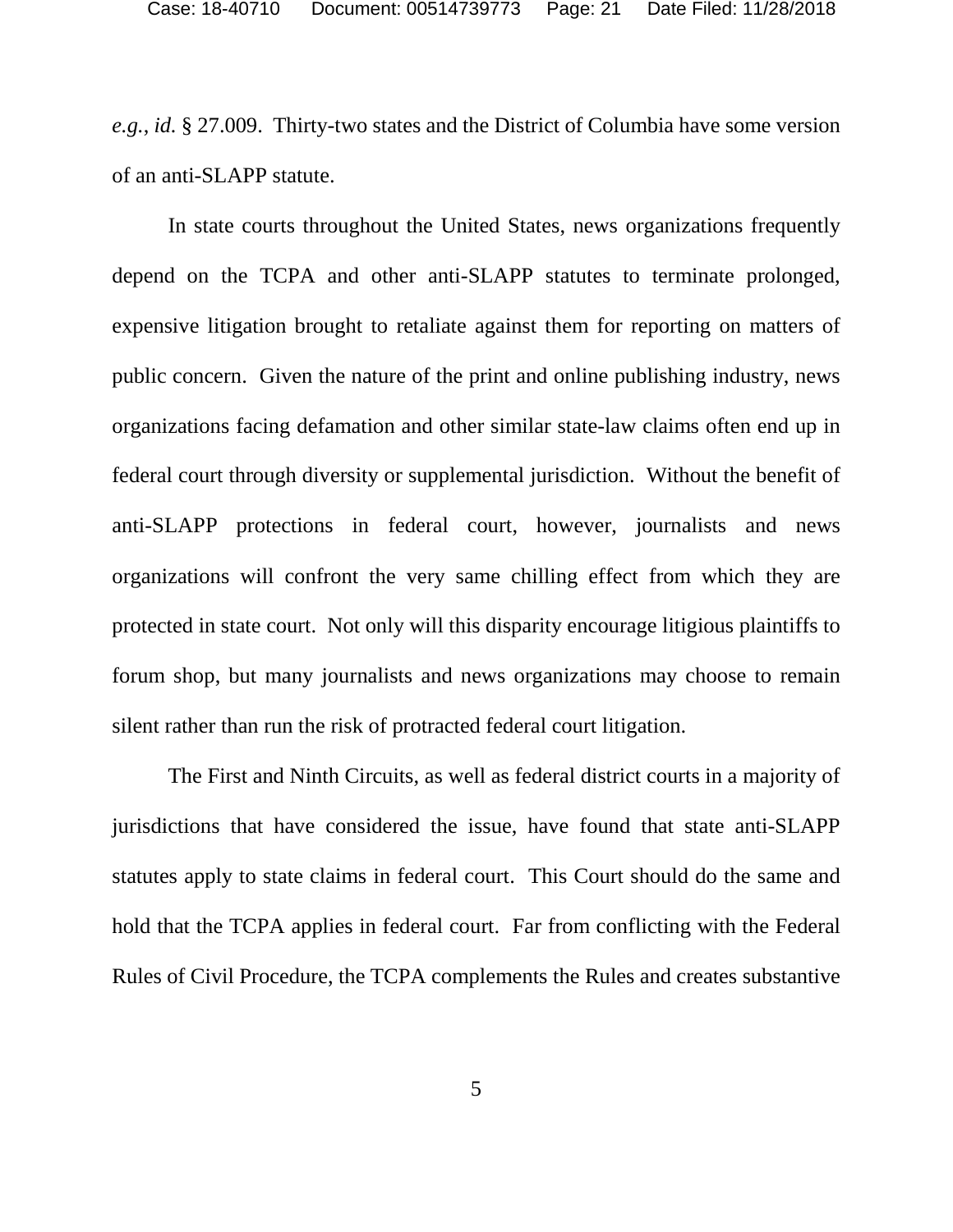rights to ensure that Texas citizens can fully exercise their First Amendment rights without fear.

Accordingly, *amici* urge this Court to reverse the district court's ruling and hold that the TCPA applies in federal court.<sup>3</sup>

## **ARGUMENT**

# **I. The application of state anti-SLAPP statutes in federal courts fosters and protects the exercise of First Amendment freedoms, including by members of the news media.**

# *A. Anti-SLAPP statutes provide substantive protections against frivolous lawsuits aimed at chilling speech.*

Anti-SLAPP statutes guard against a serious threat to constitutionally protected speech and expressive activity: the exorbitant cost of meritless, harassing lawsuits. The Supreme Court warned of litigation's potential chilling effect in *New York Times Co. v. Sullivan*, cautioning that "would-be critics of official conduct may be deterred from voicing their criticism, even though it is believed to be true and even though it is in fact true, because of doubt whether it can be proved in court or fear of the expense of having to do so." 376 U.S. at 279. Such self-censorship "dampens the vigor and limits the variety of public debate." *Id.*; *see also Time, Inc.* 

<sup>&</sup>lt;sup>3</sup> *Amici* take no position on whether, under the TCPA, Defendant-Appellant's motion to dismiss should have been granted on the merits. *Amici* argue only that the TCPA should be applied in this case.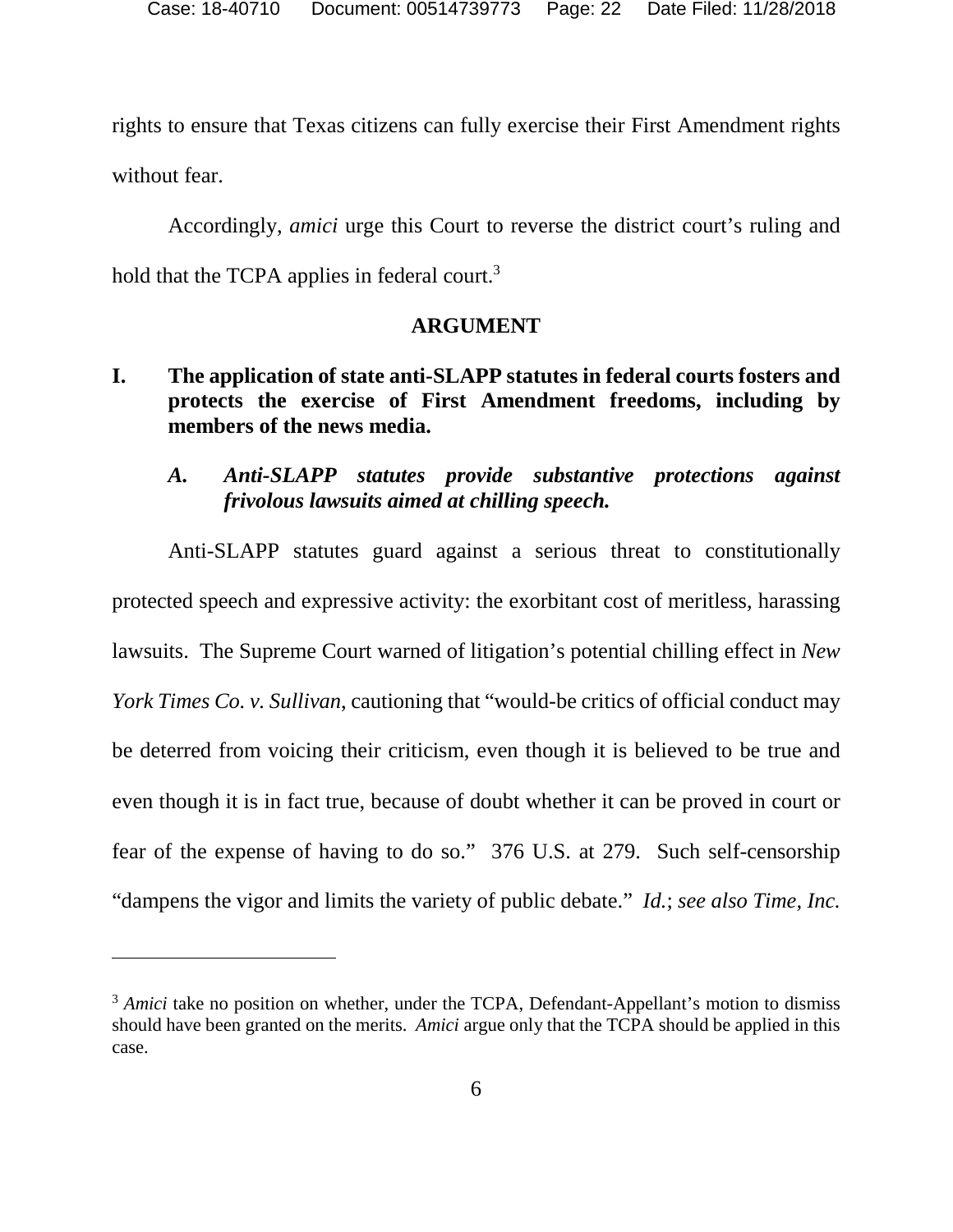*v. Firestone*, 424 U.S. 448, 475 n.3 (1976) (Brennan, J., dissenting) (noting that "[t]he specter of [large litigation expenses] may be as potent a force for selfcensorship as any threat of an ultimate damages award").

SLAPP plaintiffs attempt to exploit the fears described in *Sullivan* and use the judicial process to chill speech on matters of public concern. Rather than being primarily motivated by a desire to win the litigation, they instead seek to increase legal costs to such an extent that a defendant will be forced to abandon the case and refrain from exercising his or her constitutional rights in the future. *See Newsham*, 190 F.3d at 970–71. Unfortunately, while *Sullivan* and its progeny "substantially lessened the chilling effect" from potential damage awards in tort suits by requiring proof of actual malice in many cases, "they have often failed to protect speakers from the similarly-chilling cost and burden of defending such tort claims." *Henry v. Lake Charles Am. Press, LLC*, 566 F.3d 164, 167 (5th Cir. 2009).

Anti-SLAPP statutes fill that void. Echoing the principles of *Sullivan*, the TCPA—like other state anti-SLAPP statutes—"protects citizens from retaliatory lawsuits that seek to intimidate or silence them on matters of public concern." *In re Lipsky*, 460 S.W.3d 579, 586 (Tex. 2015). Indeed, an express purpose of the TCPA is "to encourage and safeguard the constitutional rights of persons to petition, speak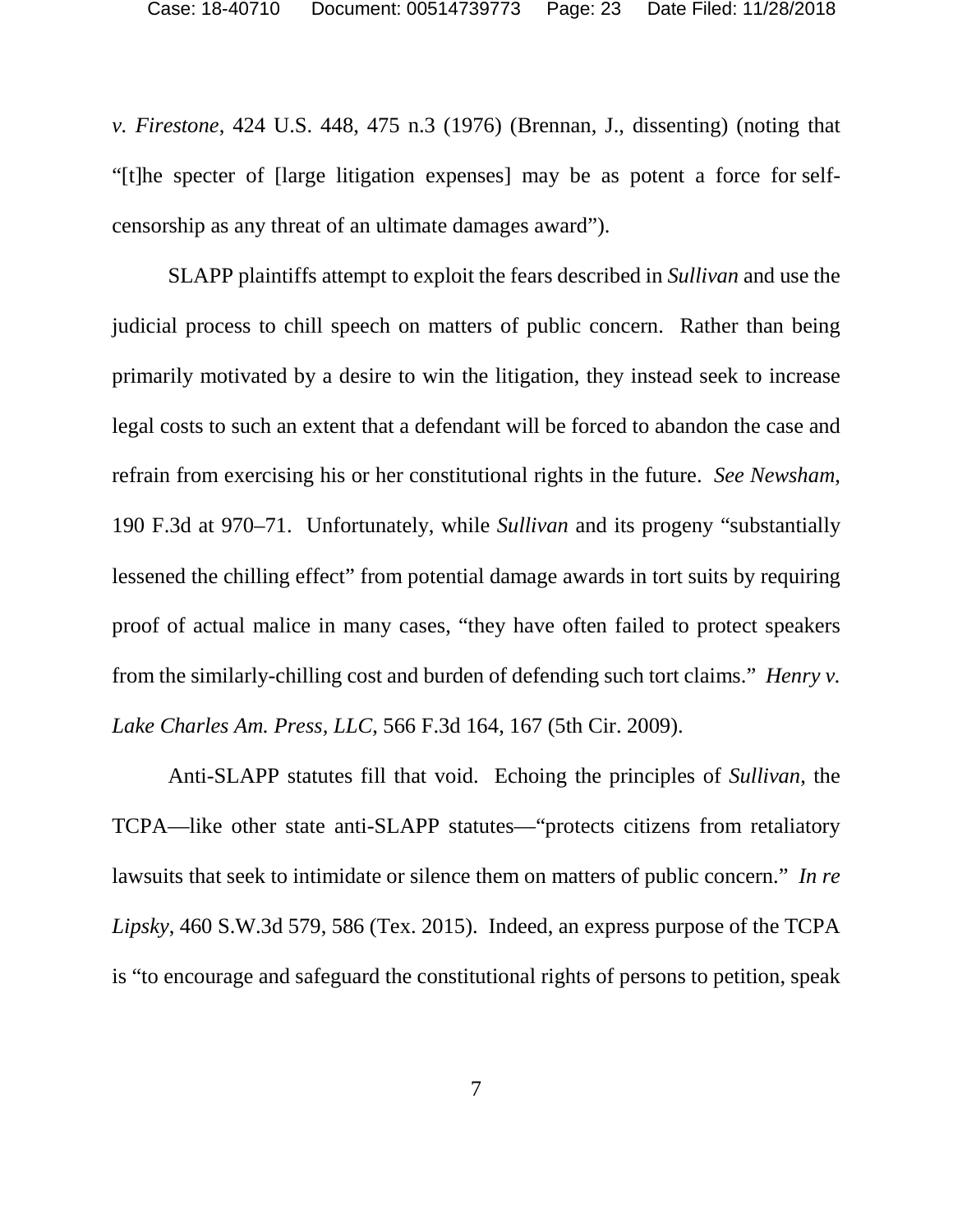freely, associate freely, and otherwise participate in government to the maximum extent permitted by law." Tex. Civ. Prac. & Rem. Code Ann. § 27.002.

Texas is among thirty-two states, plus the District of Columbia, that have acted to curb abusive SLAPPs through legislation. *See* Laura Lee Prather & Justice Jane Bland, *The Developing Jurisprudence of the Texas Citizens Participation Act*, 50 Tex. Tech L. Rev. 633, 635 (2018). To accomplish this task, anti-SLAPP statutes provide for the prompt dismissal of meritless claims, enabling defendants to avoid unnecessary legal expense. *See, e.g.*, Tex. Civ. Prac. & Rem. Code Ann. § 27.003. Anti-SLAPP statutes also discourage unscrupulous plaintiffs from filing SLAPPs by allowing a successful SLAPP defendant to recover fees and costs. *See, e.g.*, *id.* § 27.009. The combination of these features serves First Amendment principles by protecting the free exchange of ideas and encouraging individuals' full participation in public discourse and debate. *See Roth v. United States*, 354 U.S. 476, 484 (1957) ("The protection given speech and press was fashioned to assure unfettered interchange of ideas for the bringing about of political and social changes desired by the people."). As the Ninth Circuit has said, "It would be difficult to find a value of a 'high[er] order' than the constitutionally protected rights to free speech and petition that are at the heart of" anti-SLAPP statutes. *DC Comics v. P. Pictures Corp.*, 706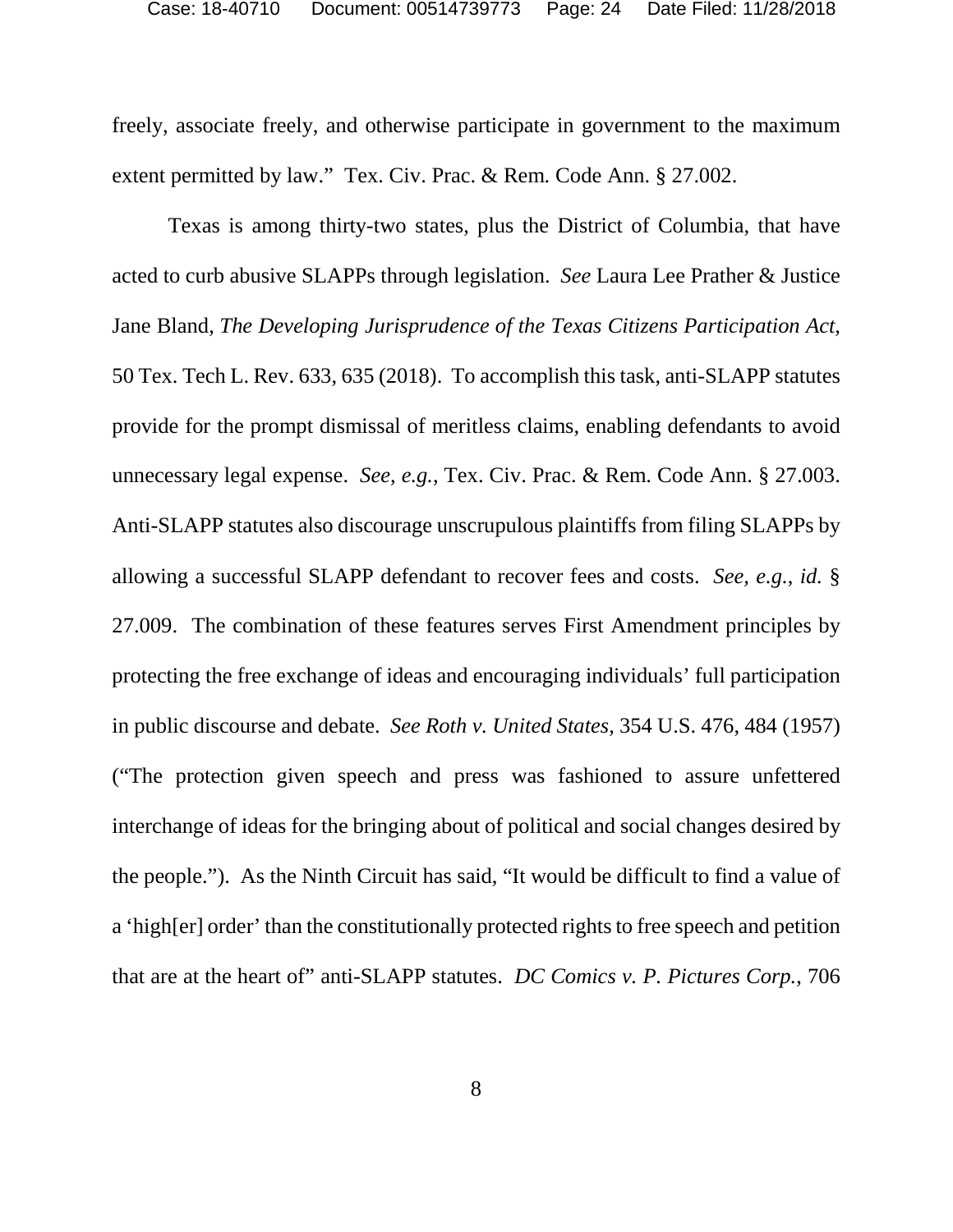F.3d 1009, 1015–16 (9th Cir. 2013) (quoting *Perry v. Schwarzenegger*, 591 F.3d 1147, 1155–56 (9th Cir. 2010)).

# *B. Media defendants often invoke anti-SLAPP statutes to seek dismissal of meritless litigation filed in retaliation for reporting on matters of public concern.*

Strong anti-SLAPP protections are particularly important to the news media because they allow the media to report on matters of public concern without fear of being subjected to the expense, harassment, and disruption of meritless, retaliatory litigation. Media defendants frequently rely on anti-SLAPP statutes, including the TCPA, to obtain the swift dismissal of such lawsuits.<sup>4</sup> For example:

- Beaumont, Texas, television station KBMT won a TCPA motion dismissing a local pediatrician's defamation claims arising from its reporting on Texas Medical Board disciplinary proceedings against the pediatrician on the grounds that the report was substantially true. *KBMT Operating Co. v. Toledo*, 492 S.W.3d 710, 712–13 (Tex. 2016).
- Houston, Texas, television station KTRK won a TCPA motion dismissing claims of defamation per se by the former director of a charter school whose charter was revoked by the Texas Education Agency on the grounds that none of the alleged statements were defamatory per se. *KTRK Television, Inc. v. Robinson*, 409 S.W.3d 682, 692 (Tex. App.—Houston [1st dist.] 2013, pet. denied).

<sup>&</sup>lt;sup>4</sup> Media defendants have also relied on the Louisiana anti-SLAPP statute, La. Code Civ. P. art. 971, to obtain the dismissal of meritless claims. *See, e.g.*, *Alexander v. Times-Picayune LLC*, 221 So. 3d 198, 200 (La. Ct. App. 2017) (affirming the dismissal under Article 971 of a private investigator's defamation claims related to a newspaper's coverage of the government's actions against the investigator for failure to maintain a valid license).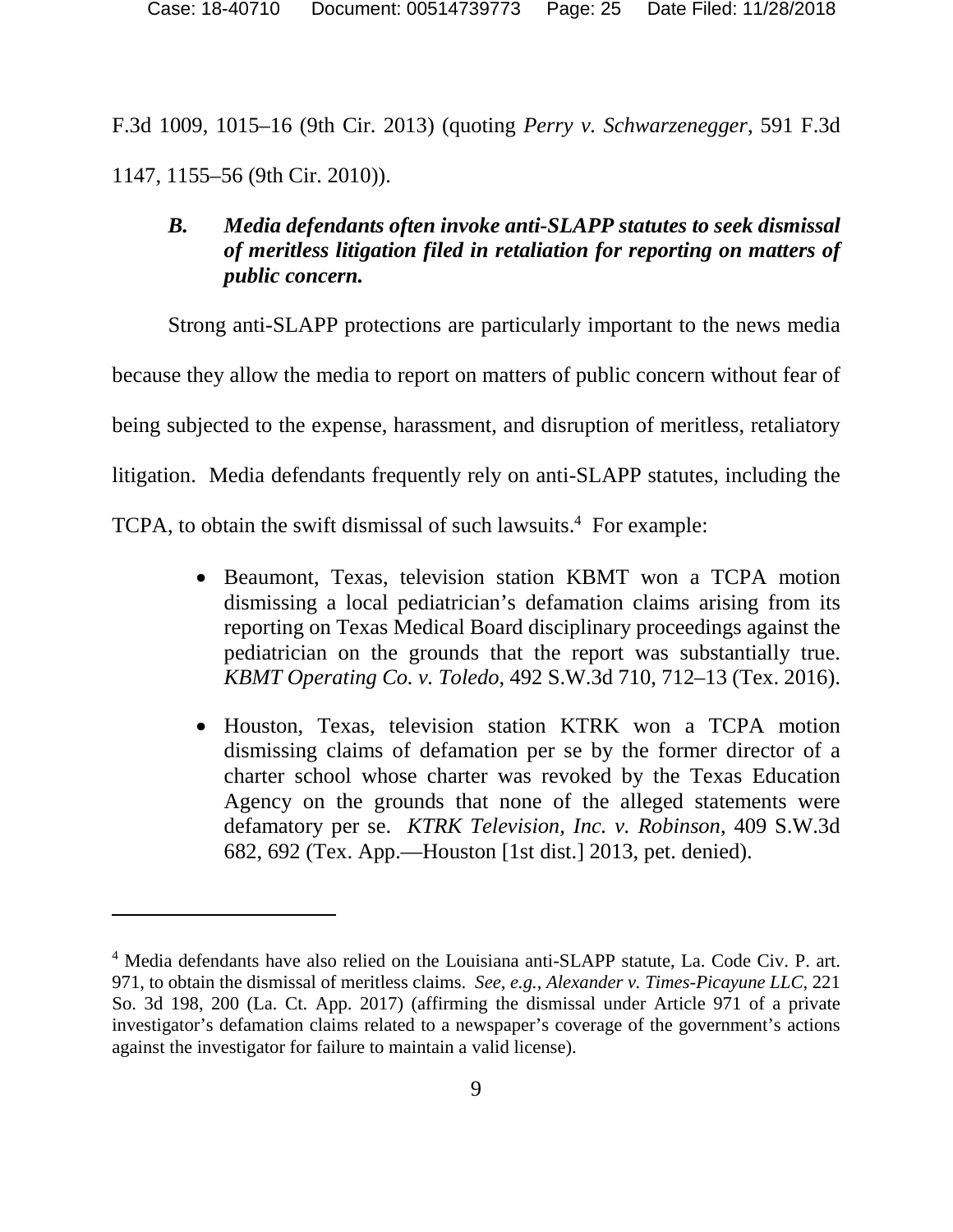• *The Mineral Wells (Texas) Index* won a TCPA motion dismissing claims of defamation, business disparagement, and tortious interference with contract by an assisted living facility for reporting on state investigations into the facility because the plaintiff failed to make a *prima facie* case for the claims. *Newspaper Holdings, Inc. v. Crazy Hotel Assisted Living, Ltd.*, 416 S.W.3d 71, 90 (Tex. App.—Houston [1st dist.] 2013, pet. denied), *overruled on other grounds by Castleman v. Internet Money Ltd.*, 546 S.W.3d 684, 687–88 (Tex. 2018).<sup>5</sup>

In all of the above examples, Texas courts used the TCPA to promptly dismiss

groundless claims brought to retaliate against reporting on matters of public concern. Without the protections of the TCPA in federal court, the threat of protracted litigation and the expense that comes with it could dissuade news organization in Texas from reporting on such matters, weakening public accountability and leaving citizens less informed.

# **II. The TCPA should apply in federal court because it does not conflict with the Federal Rules and is substantive under** *Erie***.**

The First and Ninth Circuits, as well as the "vast majority of jurisdictions outside of Texas" that have considered the issue, have applied state anti-SLAPP statutes in diversity cases. Prather & Bland, *supra*, at 712. While the applicability

<sup>&</sup>lt;sup>5</sup> In *Castleman*, the Supreme Court of Texas held that courts should not rely on California's construction of its commercial-speech exemption in interpreting the TCPA's commercial-speech exemption, as the Court of Appeals had done in *Newspaper Holdings, Inc.*, but concluded that "the Texas exemption, when construed within its own statutory context, carries the same meaning" as the California exemption. 546 S.W.3d at 687.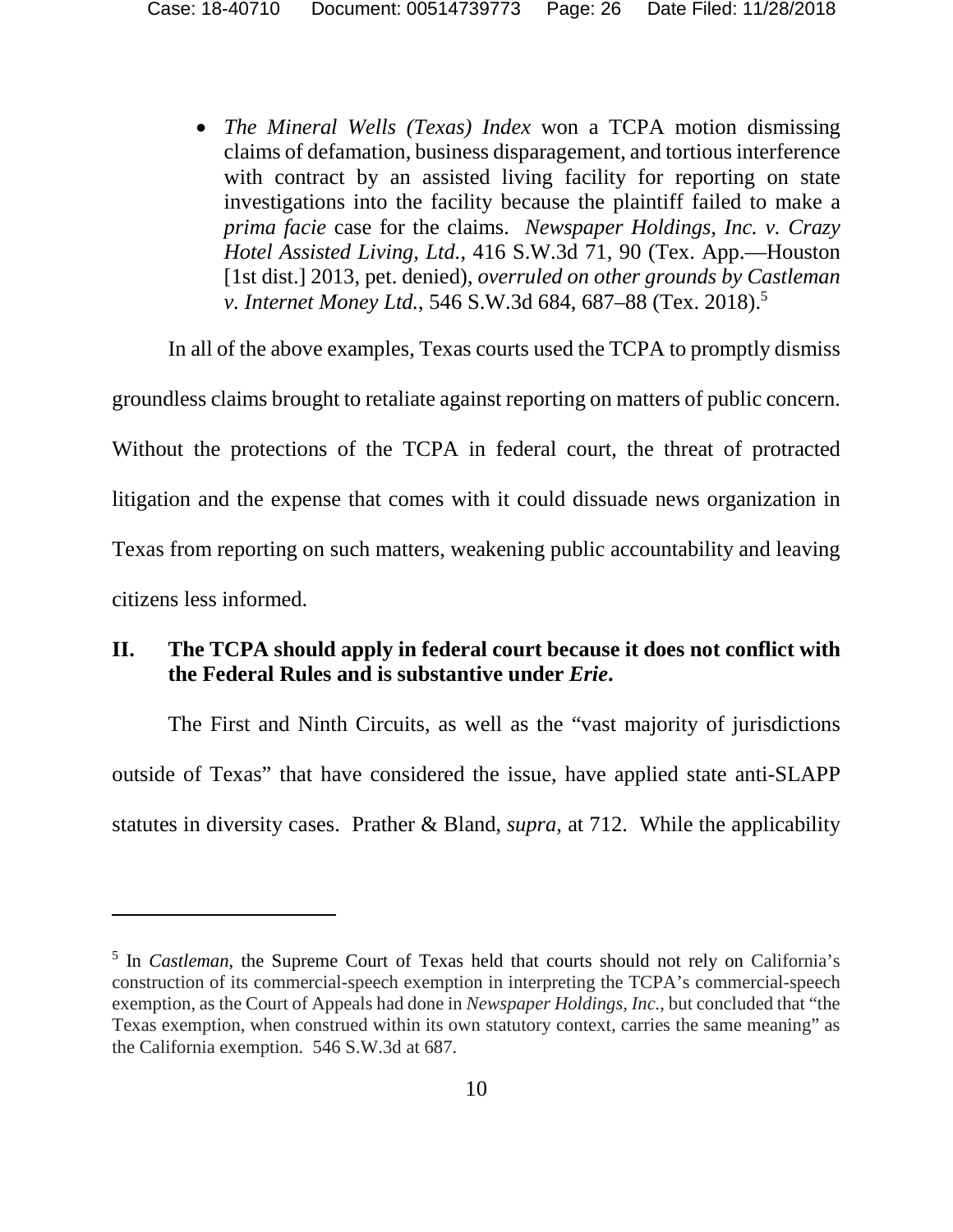of the TCPA in federal court remains an "open question" in the Fifth Circuit, *Block v. Tanenhaus*, 867 F.3d 585, 589 n.2 (5th Cir. 2017), this Court has previously applied state anti-SLAPP statutes, or assumed their applicability, in federal court. *See, e.g.*, *Lozovyy v. Kurtz*, 813 F.3d 576, 583 (5th Cir. 2015) (assuming that Louisiana's anti-SLAPP statute, La. Code Civ. P. art. 971, applied in federal court because the plaintiff failed to argue in the district court that the statute did not apply); *Brown v. Wimberly*, 477 F. App'x 214, 216 (5th Cir. 2012) ("This court has adopted the use of the [Louisiana anti-SLAPP] statute in federal court under *Erie*." (citing *Henry*, 566 F.3d at 168–69)); *Henry*, 566 F.3d at 168–69 (stating that the "nominally procedural" Louisiana anti-SLAPP statute "governs this diversity case"). Further, many federal district courts in Texas have applied the TCPA.<sup>6</sup> *See* Prather & Bland, *supra*, at 709 (collecting cases). As courts outside of this Circuit have recognized, anti-SLAPP protections are an important, substantive complement to the Federal Rules that foster the full-throated exercise of First Amendment rights. *See, e.g.*,

<sup>&</sup>lt;sup>6</sup> Some federal district courts in Texas have held that the TCPA does not apply in certain cases. *See Ins. Safety Consultants LLC v. Nugent*, No. 3:15-CV-2183-B, 2016 WL 2958929, at \*5 (N.D. Tex. May 23, 2016) (holding that the TCPA does not apply to federal claims brought in federal court); *Thoroughbred Ventures, LLC v. Disman*, No. 4:18-CV-00318, 2018 WL 3472717, at \*3 (E.D. Tex. July 19, 2018) (adopting the reasoning of the dissent in *Cuba* to hold that the TCPA "does not apply in federal court"); *Rudkin v. Roger Beasley Imports, Inc.*, Cause No. A-17-CV-849-LY, 2018 WL 2122896 (W.D. Tex. Jan. 31, 2018). For the reasons explained below, this Court should decide the "open question" and clarify that the TCPA applies in federal court.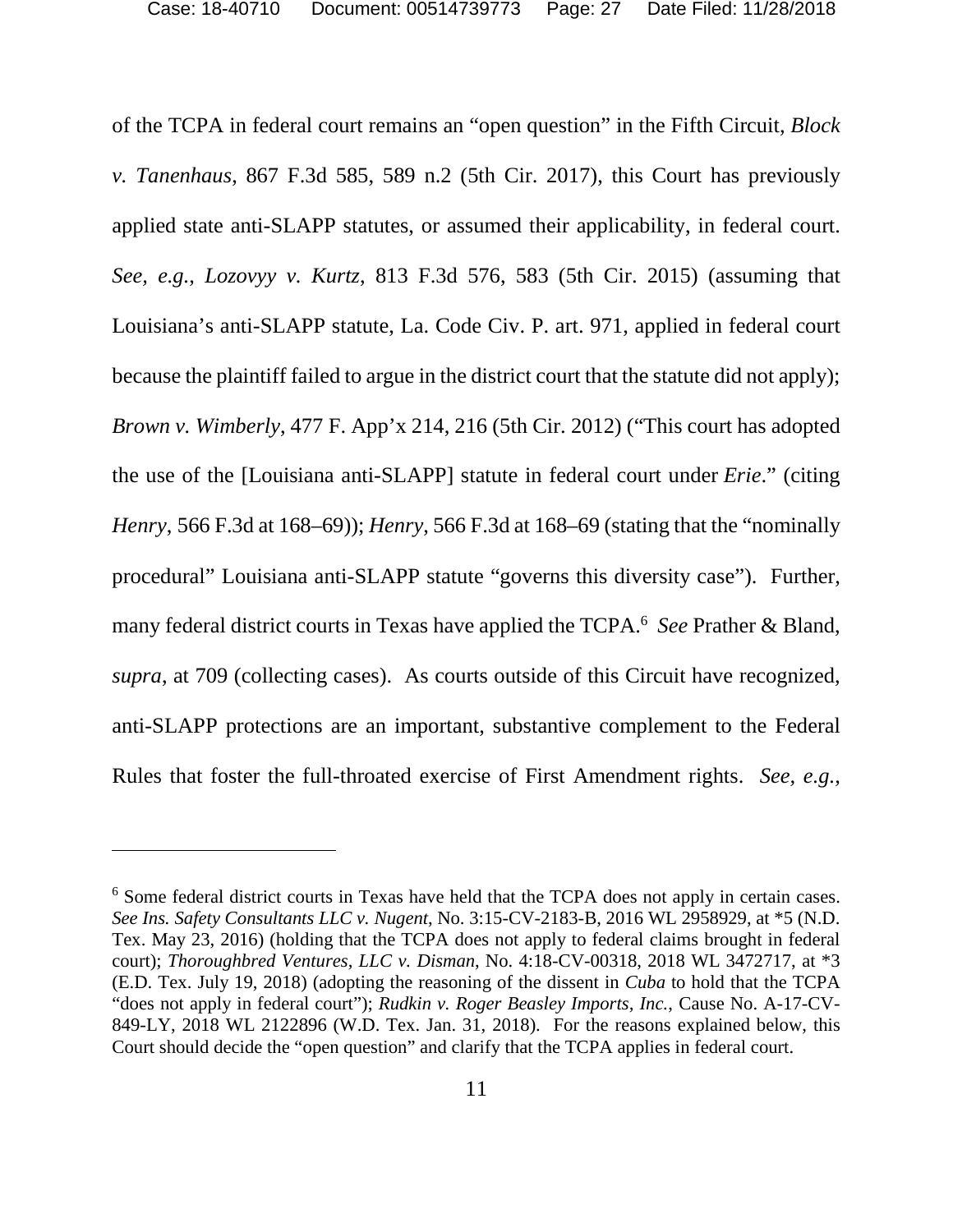*Godin v. Schencks*, 629 F.3d 79, 88–90 (1st Cir. 2010); *Newsham*, 190 F.3d at 973; *Trudeau v. ConsumerAffairs.com, Inc.*, No. 10 C 7193, 2011 WL 3898041, at \*5 (N.D. Ill. Sept. 6, 2011). Consistent application of the TCPA in state and federal court will ensure that SLAPP plaintiffs have no incentive to forum shop in order to subject defendants to meritless lawsuits in federal court.

In deciding whether a state law applies, a federal court sitting in diversity or considering a state law claim based on the court's supplemental jurisdiction,<sup>7</sup> must first ask if there is a conflict between the state law and a valid federal rule—a "direct collision" between the two that "leave[s] no room for the operation of [the state] law." *Walker v. Armco Steel, Corp.*, 446 U.S. 740, 749–50 (1980); *Burlington Northern R.R. Co. v. Woods*, 480 U.S. 1, 4–5 (1987); *see also Shady Grove Orthopedic Assocs., P.A. v. Allstate Ins. Co.*, 559 U.S. 393, 398 (2010). If there is no "direct collision," courts then examine whether the state law confers substantive or procedural rights pursuant to *Erie R.R. v. Tompkins*. 304 U.S. 64 (1938); *see also Hanna v. Plumer*, 380 U.S. 460, 471 (1965). In order to make this substantive or

 $<sup>7</sup>$  The analysis to determine when to apply state law in federal courts is the same when the federal</sup> court is exercising diversity jurisdiction or supplemental jurisdiction over a state law claim. *Felder v. Casey*, 487 U.S. 131, 151 (1988); *see, e.g*., *Songcharoen v. Plastic & Hand Surgery Assocs., P.L.L.C.*, 636 F. App'x 884, 887 & n.3 (5th Cir. 2016) (per curiam); *Bott v. J.F. Shea Co., Inc.*, 388 F.3d 530, 553 n.3 (5th Cir. 2004).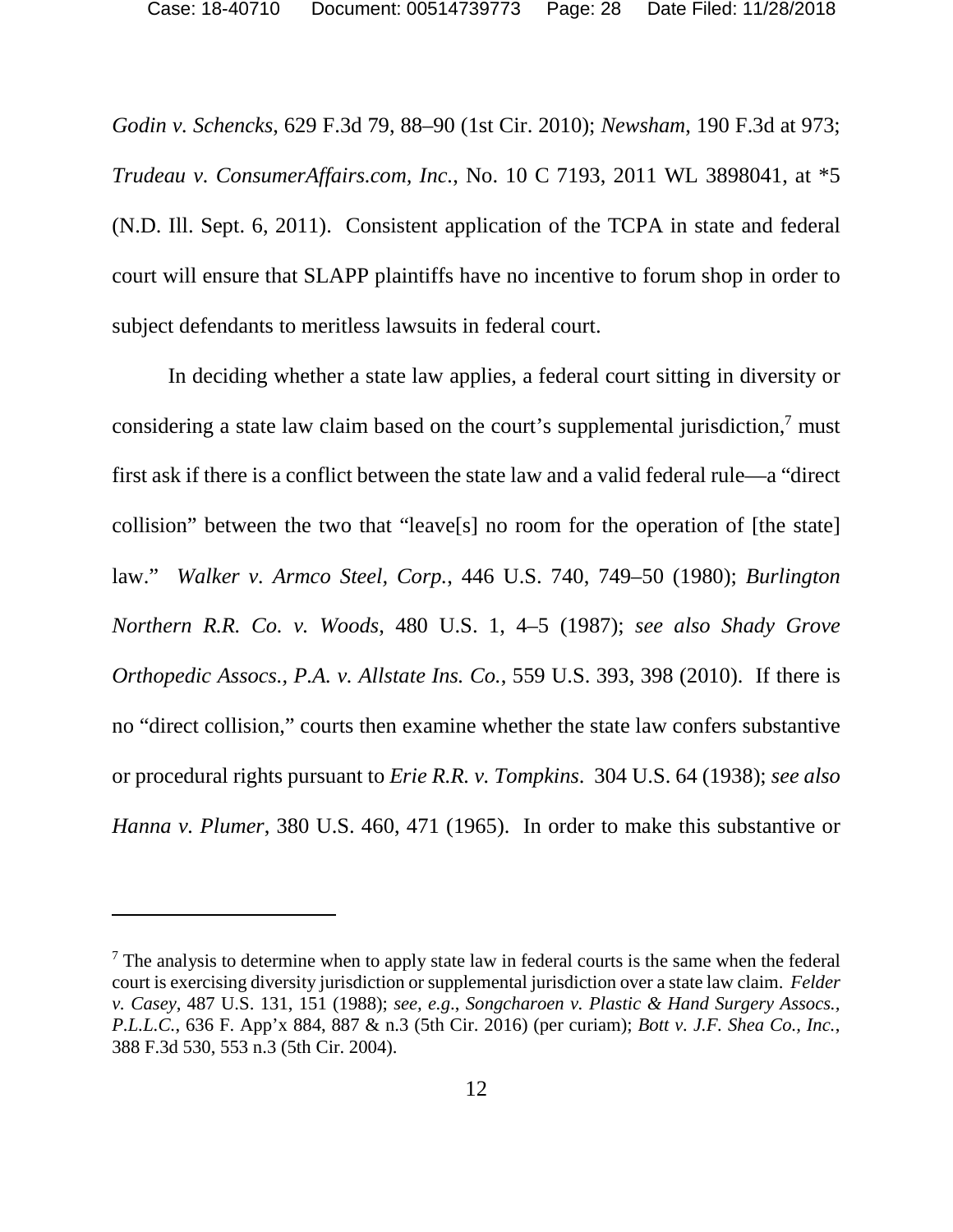procedural classification, courts look to the substantive state interests furthered by the state law and the "twin aims" of *Erie*: "the discouragement of forum shopping and the avoidance of the inequitable administration of the laws." *Hall v. GE Plastic Pac. PTE Ltd.*, 327 F.3d 391, 395 (5th Cir. 2003) (quoting *Cates v. Sears, Roebuck & Co.*, 928 F.2d 679 (5<sup>th</sup> Cir. 1991)).

#### *A. The TCPA does not "directly collide" with the Federal Rules.*

The Ninth Circuit has concluded that the California anti-SLAPP statute, on which the TCPA is based, *see* Prather & Brand, *supra*, at 707, does not "directly collide" with Federal Rules of Civil Procedure 12 and 56. *Newsham*, 190 F.3d at 973; *Makaeff v. Trump University, LLC*, 736 F.3d 1180, 1182 (9th Cir. 2013). In *Makaeff*, the Ninth Circuit applied the U.S. Supreme Court's analysis in *Shady Grove* to determine if the laws conflicted, asking whether the California anti-SLAPP statute "attempts to answer the same question" as the Federal Rule. *Makaeff*, 736 F.3d at 1182 (citing *Shady Grove*, 559 U.S. at 393). The Ninth Circuit found no direct collision because California's anti-SLAPP statute "supplements rather than conflicts" with the Federal Rules by creating a "separate and additional theory upon which certain kinds of suits may be disposed of before trial." *Makaeff*, 736 F.3d at 1182. The same is true with respect to the TCPA. As with the California anti-SLAPP statute, the TCPA "asks an entirely different question" than the Federal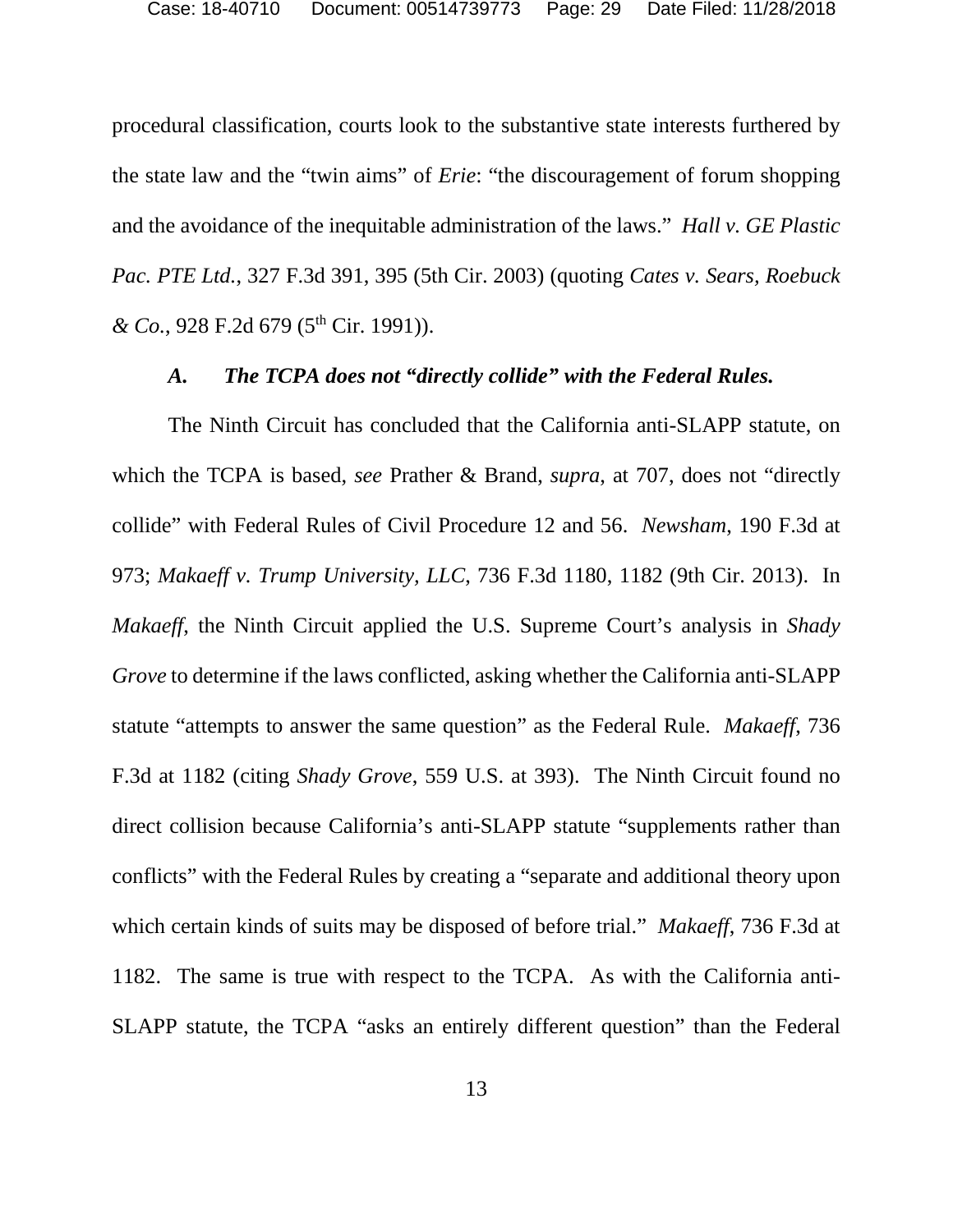Rules, *i.e.*, "whether the claims rest on the SLAPP defendant's protected First Amendment activity and whether the plaintiff can meet the substantive requirements" the TCPA creates "to protect such activity from strategic, retaliatory lawsuits." *Id.*

Similarly, when considering the Maine anti-SLAPP statute, the First Circuit also recognized that the state law and the Federal Rules answered different but related questions. *Godin*, 629 F.3d at 88–89 ("In contrast to the state statute in *Shady Grove*, Section 566 does not seek to displace the Federal Rules or have Rules 12(b)(6) and 56 cease to function."). Anti-SLAPP statutes, including the TCPA, are a "supplemental and substantive rule to provide added protections, beyond those in Rules 12 and 56, to defendants who are named as parties because of constitutional [expressive] activities." *Id.* at 88.

In addition, the "nominally-procedural" elements of the TCPA, *Henry*, 566 F.3d at 168, are inseparably intertwined with substantive speech rights recognized by the Texas Legislature in enacting the law, which "cautions against finding a direct collision." *Makaeff*, 736 F.3d at 1183–84 (highlighting that a majority of Justices in *Shady Grove* found that state interests are significant in determining whether there is a conflict); *see also Godin*, 629 F.3d at 89 ("Because Section 556 is 'so intertwined with a state right or remedy that it functions to define the scope of the state-created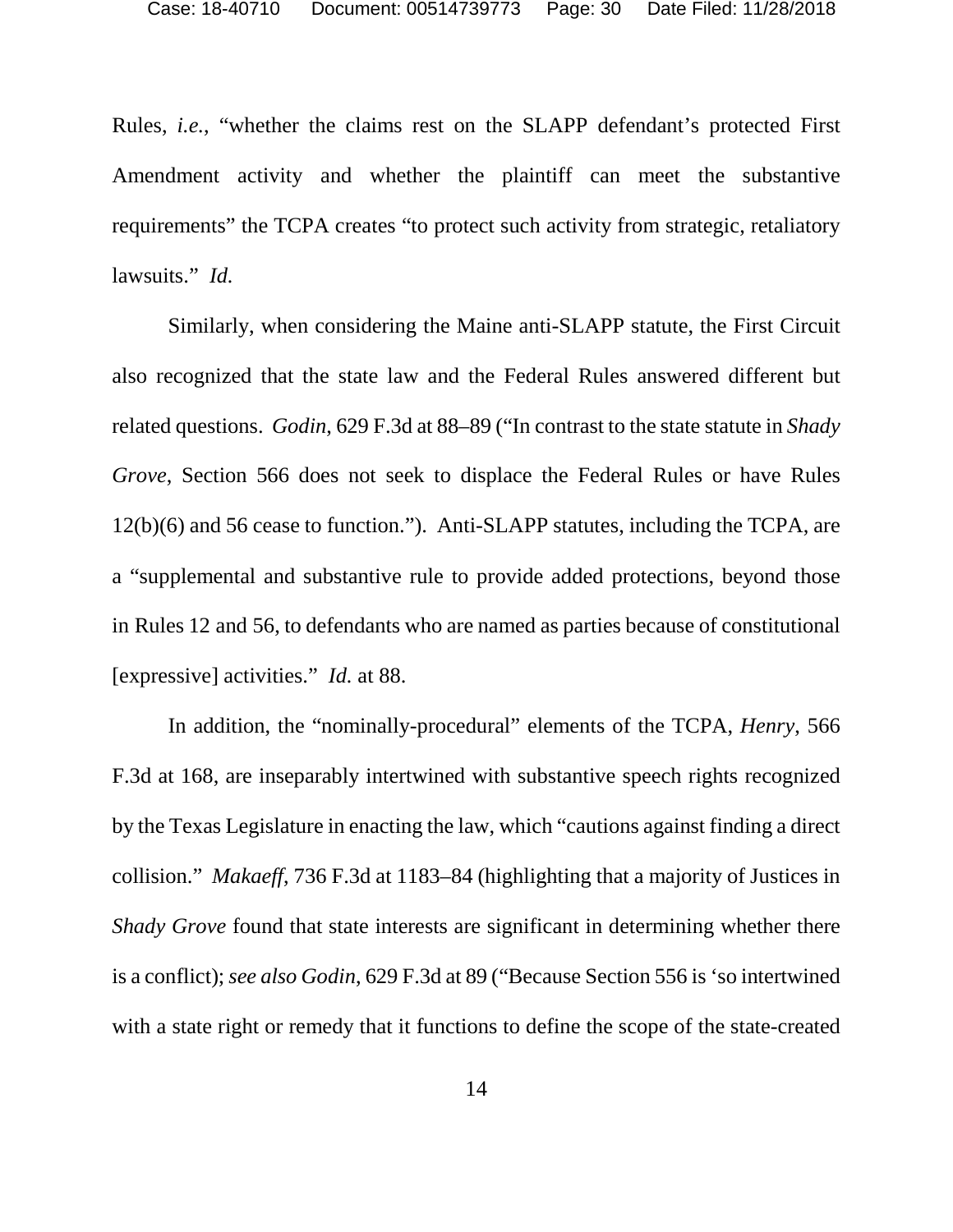right,' it cannot be displaced by Rule 12(b)(6) or Rule 56." (quoting *Shady Grove,* 559 U.S. at 423 (Stevens, J., concurring))).

*Amici* recognize that the D.C. Circuit has found that the D.C. anti-SLAPP statute is inapplicable in federal court, holding that it conflicts with Federal Rules of Civil Procedure 12 and 56 because, in its view, the Rules "answer the same question" as the D.C. statute but answer it differently. *See Abbas v. Foreign Policy Grp., LLC*, 783 F.3d 1328, 1333–34, 1337 (D.C. Cir. 2015) (Kavanaugh, J.) (citing *Shady Grove*, 559 U.S. at 398–99).<sup>8</sup> *Amici*, however, urge this Court to follow the lead of the First and Ninth Circuits. As an initial matter, the Texas statute is distinguishable from the D.C. statute and does not create a conflict with the Federal Rules. Under the D.C. statute, the plaintiff must prove that "the claim is likely to succeed on the merits," *id.* at 469, while the TCPA requires only that a plaintiff "establish [by] clear and specific evidence a prima facie case for each essential element of the claim in question." Tex. R. Civ. Prac. & Rem. Code Ann. § 27.005(c). Texas courts have

<sup>8</sup> In *Intercon Sols., Inc. v. Basel Action Network*, 791 F.3d 729, 730 (7th Cir. 2015), the Seventh Circuit considered the U.S. District Court for the Northern District of Illinois' holding that the Washington anti-SLAPP statute conflicted with the Federal Rules of Civil Procedure. Because the Washington Supreme Court struck down the statute as unconstitutional before the Seventh Circuit could decide the case, the Seventh Circuit found Washington's anti-SLAPP statute inapplicable on the basis of the Washington Supreme Court's decision but left open the question of the applicability of other states' anti-SLAPP statutes in federal courts in the future. *See Intercon Sols., Inc.*, 791 F.3d at 732 ("This circuit's resolution of questions about how the procedural aspects of other states' anti-SLAPP statutes work in federal court will have to await some other case.").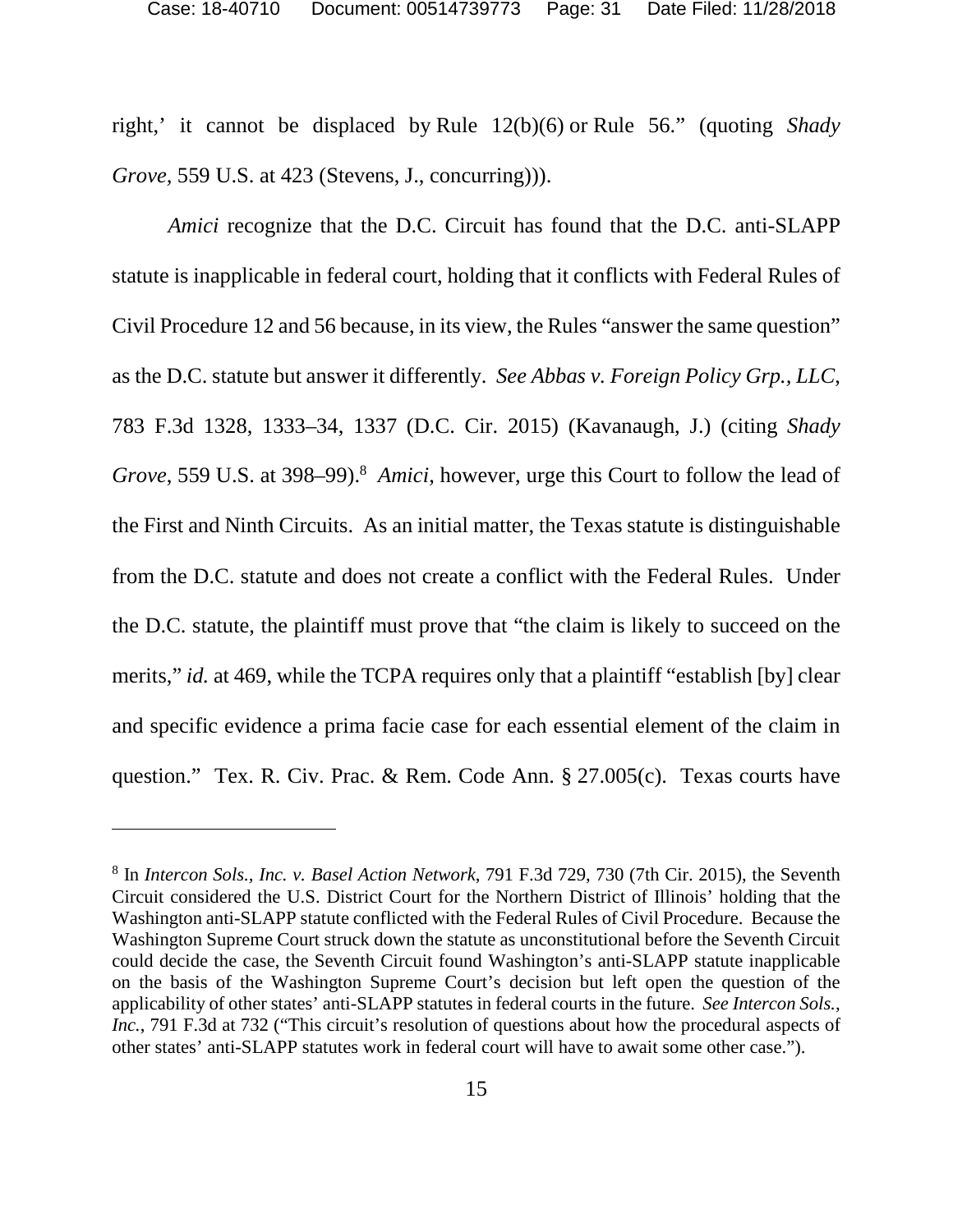interpreted this standard to be something similar to the Federal Rules' plausibility standard for pleadings. *See In re Lipsky*, 460 S.W.3d at 590–91.

Further, as discussed above, and contrary to the D.C. Circuit Court's conclusion, the Federal Rules and the TCPA ask different questions. While Rules 12 and 56 provide all defendants uniform theories for disposing of suits before trial, the TCPA creates a "separate and additional theory" for disposing of suits for a particular type of defendant—one who is sued for the "exercise of the right of free speech, right to petition, or right of association." Tex. Civ. Prac. & Rem. Code Ann. § 27.003. The question asked when assessing a motion to dismiss under the TCPA involves an inquiry into the defendant's actions not present under a Rule 12 or 56 analysis. In sum, the TCPA complements rather than conflicts with the Federal Rules.

## *B. The TCPA provides defendants with unique, substantive protection; holding that it is inapplicable in federal court would encourage forum shopping and the inequitable administration of justice.*

Because there is no "direct collision" between the TCPA and the Federal Rules, the inquiry turns to whether the TCPA is procedural or substantive under *Erie* and its progeny. To answer this question, courts ask if it "significantly affect[s] the result of a litigation for a federal court to disregard a law of a State that would be controlling in an action upon the same claim by the same parties in a State court.  $\dots$ "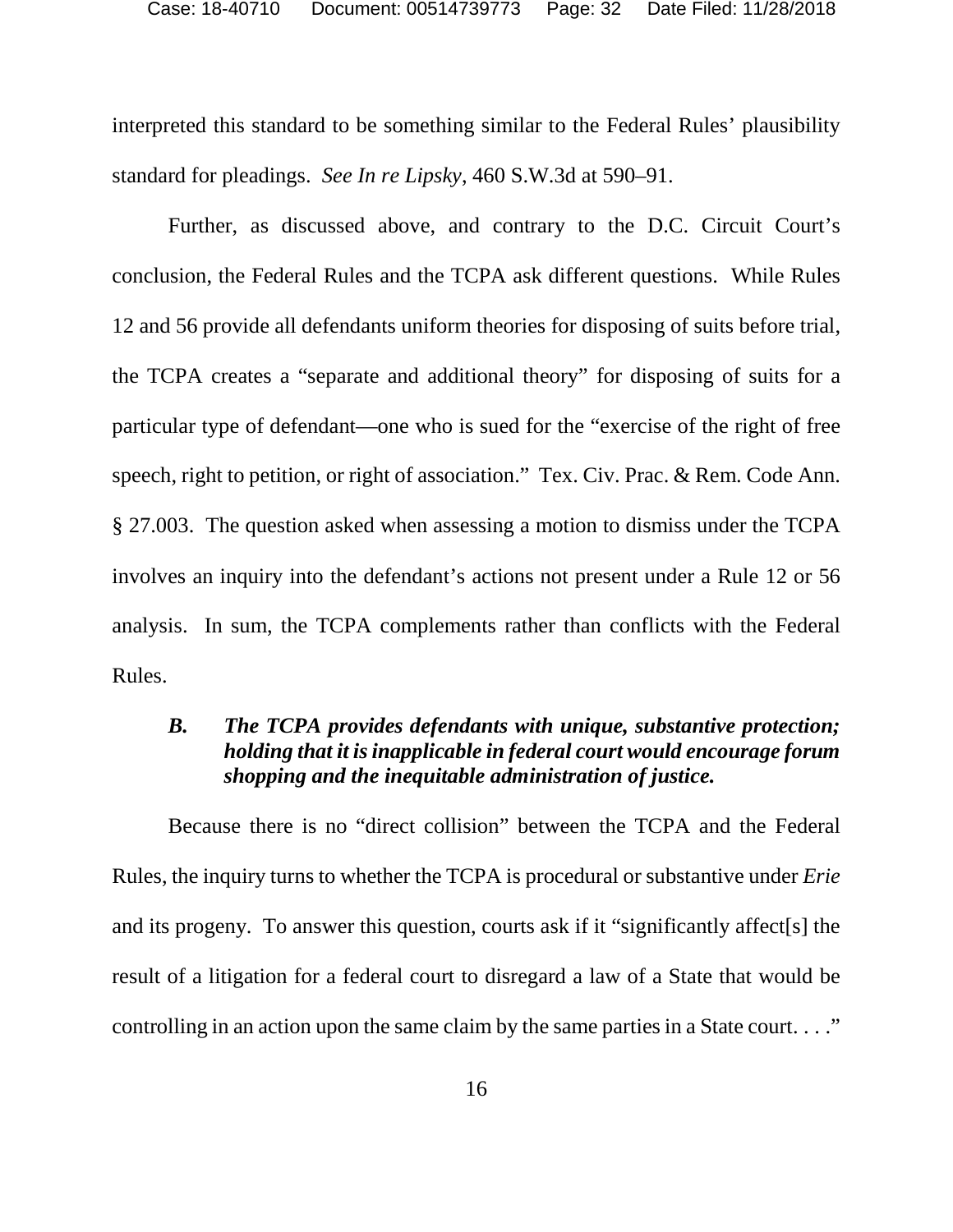*Hanna*, 380 U.S. at 466 (quoting *Guaranty Trust Co. of N.Y. v. York*, 326 U.S. 99, 109 (1945)). Courts also analyze the twin purposes of *Erie*—discouraging forum shopping and the inequitable administration of the law—to resolve the substantiveprocedural question. *Hall*, 327 F.3d at 395.

Applying this analysis, it is clear the TCPA provides substantive protection. As the Ninth Circuit has recognized, anti-SLAPP statutes constitute "an additional, unique weapon to the pretrial arsenal [of Rules 12 and 56], a weapon whose sting is enhanced by an entitlement to fees and costs." *Newsham*, 190 F.3d at 973. Unlike the Federal Rules, the TCPA is specifically designed to protect a defendant's substantive constitutional rights "to petition, speak freely, associate freely, and otherwise participate in government to the maximum extent permitted by law." Tex. Civ. Prac. & Rem. Code Ann. § 27.002. In that way, the TCPA and other anti-SLAPP statutes are "functionally substantive." *See Cuba v. Pylant*, 814 F.3d 701, 706 n.6 (5th Cir. 2016) (stating that, in *Henry*, 566 F.3d at 169, the Court concluded that the Louisiana anti-SLAPP statute was "functionally substantive").<sup>9</sup> The district

<sup>&</sup>lt;sup>9</sup> In *Cuba*, the Court also noted that there are an "array of state procedural rules surrounding anti-SLAPP motions to dismiss (*viz*. discovery stays, accelerated timetables for decision, and the like)" that may "follow the core anti-SLAPP motion to dismiss into federal court." 814 F.3d at 706 n.6. *Amici* strongly urge the Court to find that they do because the procedural rules are inextricably intertwined with substantive speech rights recognized by the Texas Legislature in enacting the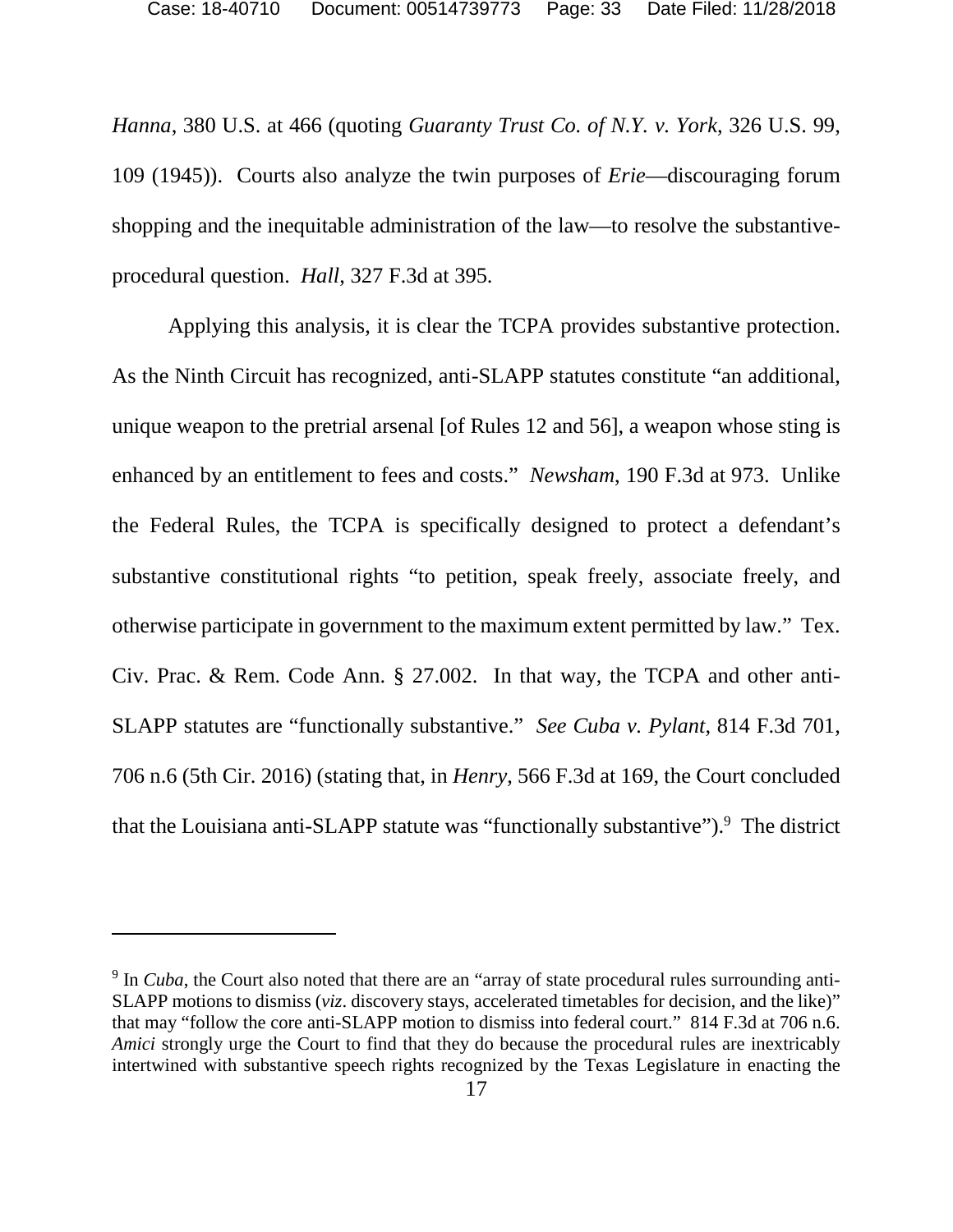court's reliance on the dissent in *Cuba* is misplaced because the TCPA does in fact provide substantive rights.

*Amici* recognize that the Tenth Circuit in *Los Lobos Renewable Power, LLC v. Americulture, Inc.* recently found that New Mexico's anti-SLAPP statute was procedural because it had no impact on the outcome of the merits. 885 F.3d 659, 670 (10th Cir. 2018), *petition for cert. filed*, 87 U.S.L.W. 3038 (U.S. July 18, 2018) (No. 18-89). In its analysis of the New Mexico statute, however, the Tenth Circuit implies that other state anti-SLAPP statutes that shift the burdens of proof—as the TCPA does, Tex. Civ. Prac. & Rem. Code Ann. § 27.005—*could* impact the lawsuit's outcome. *See id.* ("Unlike many other states' anti-SLAPP statutes that shift substantive burdens of proof or alter substantive standards, or both, under no circumstance will the New Mexico anti-SLAPP statute have *any* bearing on the suit's merits determination."). Further, as the District Court for the Southern District of Texas has noted, the TCPA's "procedural features are designed to prevent substantive consequences—the impairment of First Amendment rights and the time and expense of defending against litigation that has no demonstrable merit under

TCPA. Discovery stays and accelerated timetables for decision are essential to protecting SLAPP defendants and ensuring that their speech is not chilled by the costs of defending against a SLAPP.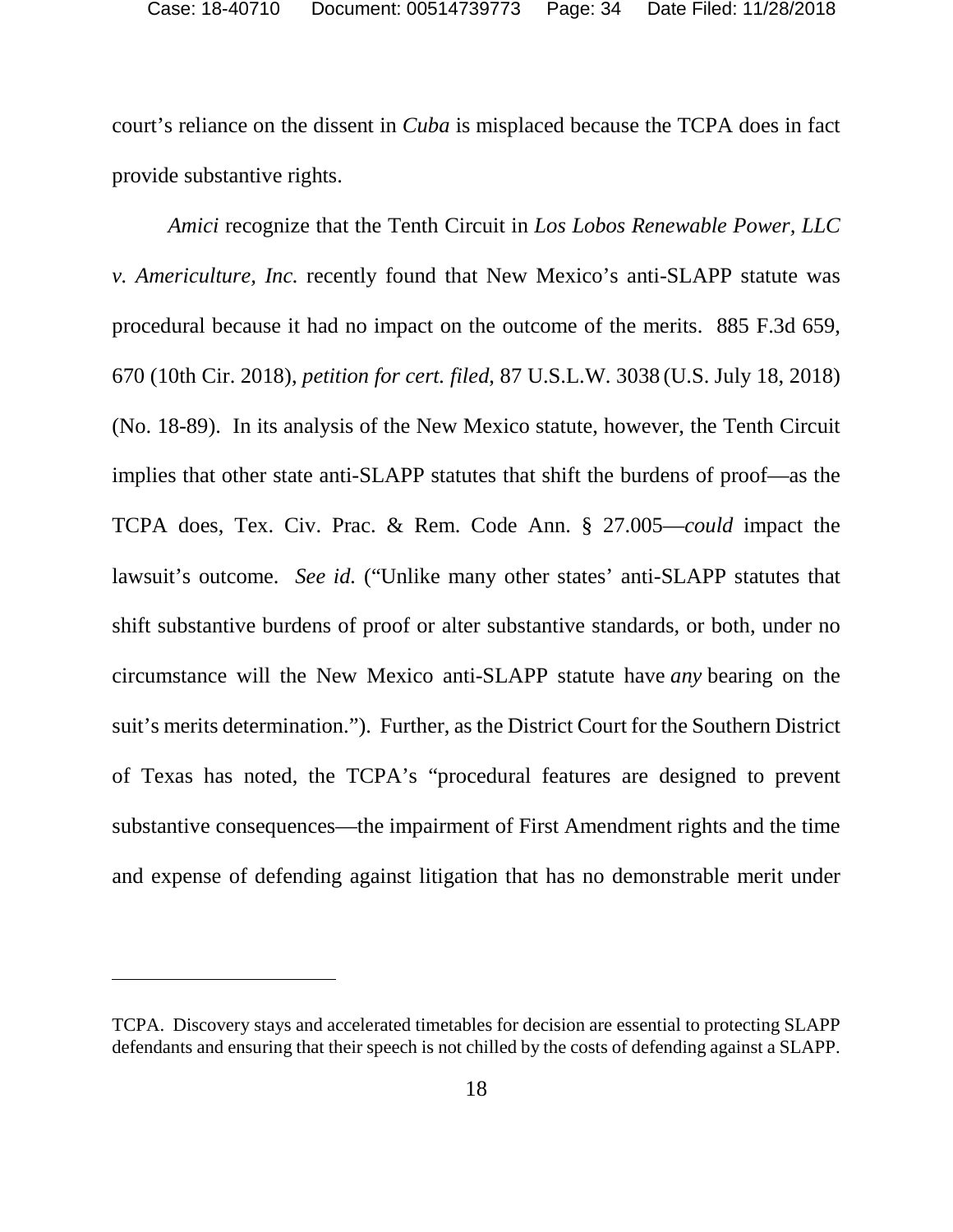state law." *Williams v. Cordillera Commc'ns, Inc.*, No. 2:13-CV-124, 2014 WL 2611746, at \*1 (S.D. Tex. June 11, 2014).

Further, the failure to apply the TCPA in federal court would encourage forum shopping; thus, the "twin aims" of *Erie* weigh heavily in favor of applying the TCPA in federal court. Not recognizing the TCPA in federal court would "flush away state legislatures' considered decisions on matters of state law" and "put the federal courts at risk of being swept away in a rising tide of frivolous state actions." *Makaeff*, 736 F.3d at 1187.

If the TCPA applied only in state and not federal court, a SLAPP plaintiff would have a significant incentive to bring his suit in federal court. *Id.* Beyond the reach of the TCPA's provisions, he could accomplish his primary goal of burdening his adversary with the fees and costs of defending a SLAPP suit. *See* Prather & Bland, *supra*, at 636, 708. News media organizations are particularly vulnerable to such an evasion of anti-SLAPP protection because they often report on matters of national and international concern, where potential SLAPP plaintiffs may be citizens of another U.S. state or foreign country and could invoke a federal court's diversity jurisdiction. Such a disparity between state and federal courts would operate as an inequitable administration of the law and burden the dockets of the federal courts. A SLAPP defendant would suffer a considerable disadvantage in federal court,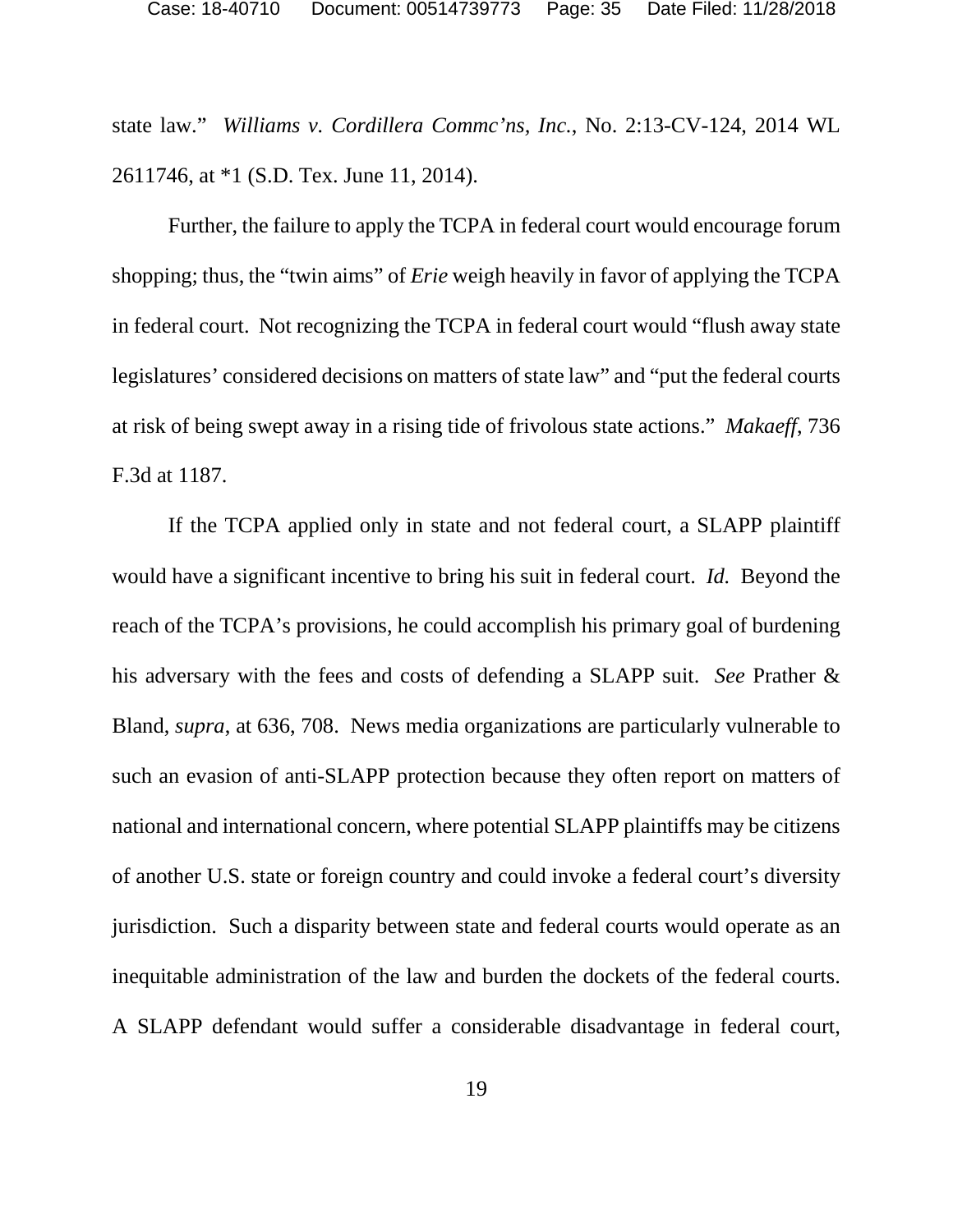unable to dismiss a meritless claim as quickly as in state court, and unable to recover the fees and costs associated with defending against a SLAPP.

As a result, those currently protected under the TCPA would be forced to carefully consider the risks of reporting or voicing opinions on controversial topics. This would result in a chilling effect upon expression inconsistent with the goals of the First Amendment. *See Henry*, 566 F.3d at 177 ("[The anti-SLAPP statute] aims to serve the substantial public interest of protecting those exercising their First Amendment rights from the chilling effect of defending meritless and abusive tort suits."). Some speakers would stay silent to avoid the risk of expensive and timeconsuming litigation. *Gordon v. Marrone*, 590 N.Y.S.2d 649, 656 (N.Y. Sup. Ct. 1992), *aff'd*, 616 N.Y.S.2d 98 (N.Y. App. Div. 2d Dept. 1994) ("Persons who have been outspoken on issues of public importance targeted in such [SLAPP] suits or who have witnessed such suits will often choose in the future to stay silent.")

A determination that the TCPA's protection is unavailable in federal courts would encourage litigants to shop for a federal forum and would significantly disadvantage defendants entitled to anti-SLAPP protection—an outcome that "run[s] squarely against the 'twin aims' of the *Erie* doctrine." *Newsham*, 190 F.3d at 973. Because the TCPA does not directly conflict with the Federal Rules and is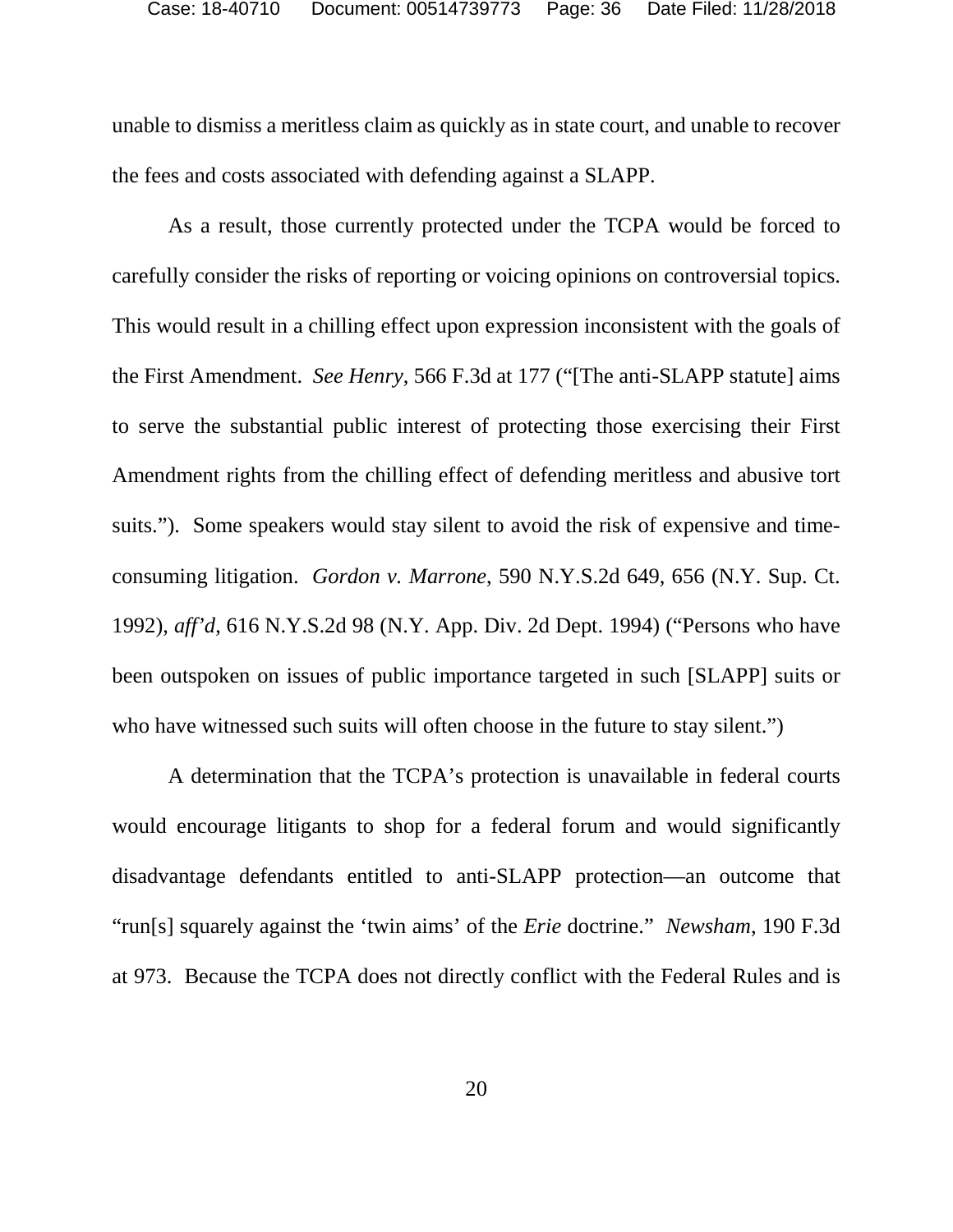substantive under *Erie*, this Court should join the First and Ninth Circuits in holding that state anti-SLAPP statutes apply in federal court.

# **CONCLUSION**

For the foregoing reasons, *amici* respectfully request that the Court reverse the decision below.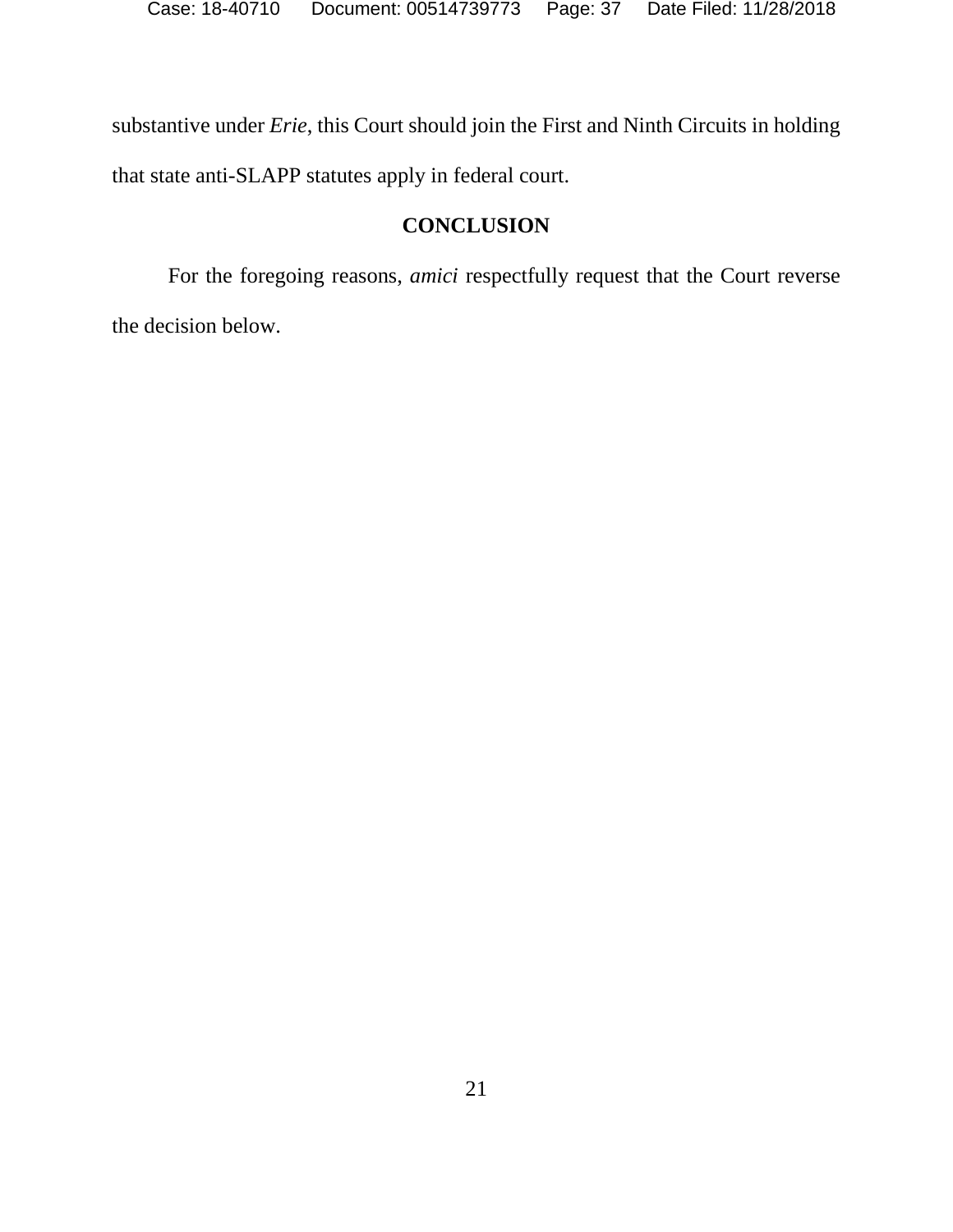## Respectfully submitted,

#### */s/ Thomas S. Leatherbury*

Thomas S. Leatherbury VINSON & ELKINS LLP Trammell Crow Center 2001 Ross Avenue, Suite 3900 Dallas, Texas 75201 Telephone: (214) 220-7792 Facsimile: (214) 999-7792

Margaret Dunlay Terwey Francis Yang VINSON & ELKINS LLP 555 Mission Street, Suite 2000 San Francisco, CA 94105 Telephone: (415) 979-6934 Facsimile: (415) 651-8786 *Counsel of Record* 

Dated: November 28, 2018

Bruce D. Brown, Esq. Katie Townsend, Esq.\* Caitlin Vogus, Esq.\* THE REPORTERS COMMITTEE FOR FREEDOM OF THE PRESS 1156 15th St. NW, Suite 1250 Washington, D.C. 20005 Telephone: (202) 795-9300 Facsimile: (202) 795-9310

\**Of counsel*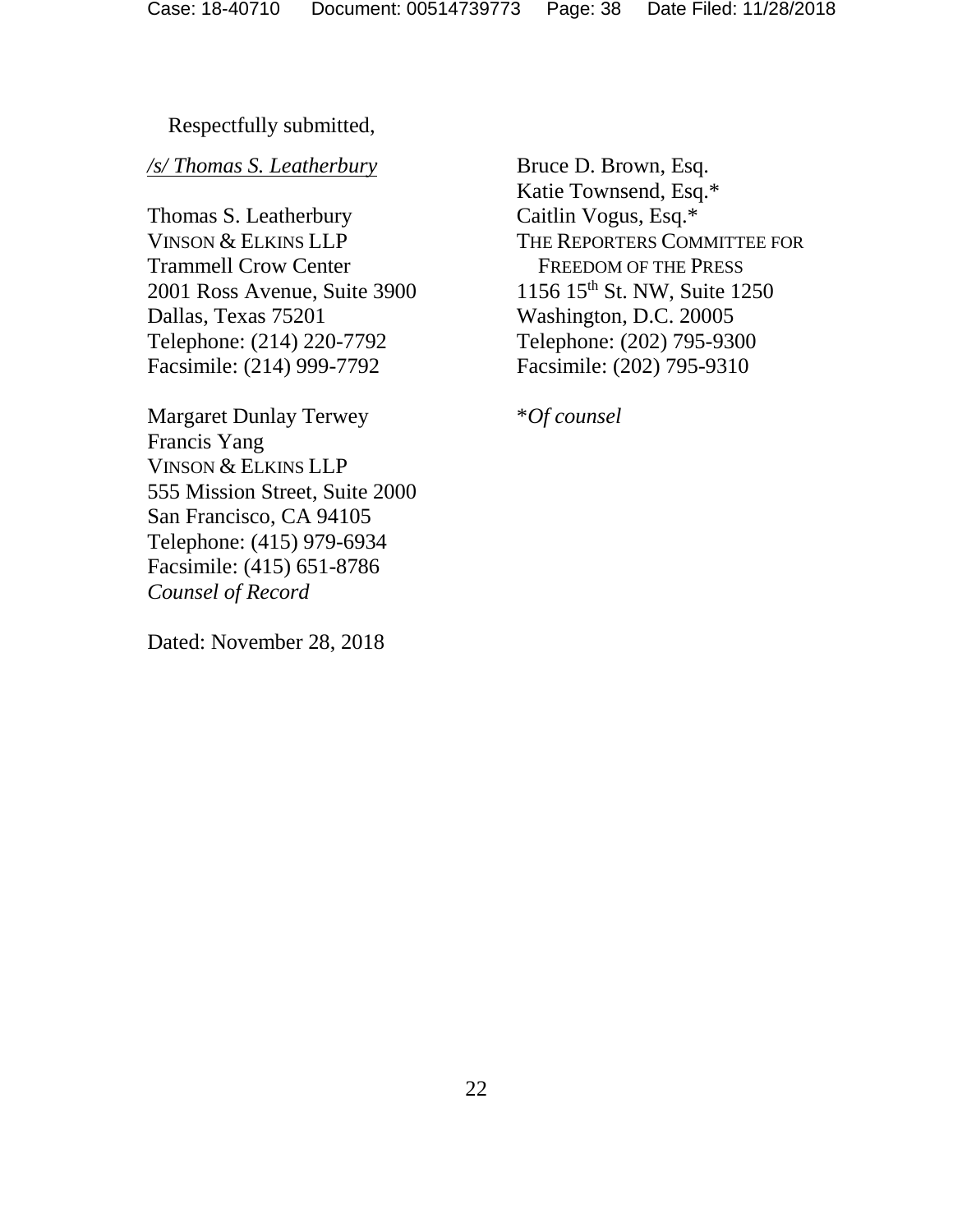#### **ADDITIONAL COUNSEL FOR** *AMICI CURIAE*

Kevin M. Goldberg Fletcher, Heald & Hildreth, PLC 1300 N. 17th St., 11th Floor Arlington, VA 22209 *Counsel for American Society of News Editors Counsel for Association of Alternative Newsmedia* 

Karen Kaiser General Counsel The Associated Press 450 W. 33rd Street New York, NY 10001

Jim Ewert, General Counsel Nikki Moore, Legal Counsel California News Publishers Association 2701 K Street Sacramento, CA 95816

D. Victoria Baranetsky General Counsel Reveal from The Center for Investigative Reporting 1400 65th Street, Suite 200 Emeryville, California 94608

Rachel Matteo-Boehm Bryan Cave LLP 560 Mission Street, Suite 2500 San Francisco, CA 94105 *Counsel for Courthouse News Service* 

Jason P. Conti Jacob P. Goldstein Dow Jones & Company, Inc. 1211 Avenue of the Americas New York, NY 10036 *Counsel for Dow Jones & Company, Inc.*

David M. Giles Vice President/ Deputy General Counsel The E.W. Scripps Company 312 Walnut St., Suite 2800 Cincinnati, OH 45202

David Snyder First Amendment Coalition 534 Fourth St., Suite B San Rafael, CA 94901

David Bralow First Look Media Works, Inc. 18th Floor 114 Fifth Avenue New York, NY 10011

David M. Keneipp FOX TELEVISION STATIONS, LLC 1999 S. Bundy Drive Los Angeles, CA 90025 (310) 584-3341 david.keneipp@foxtv.com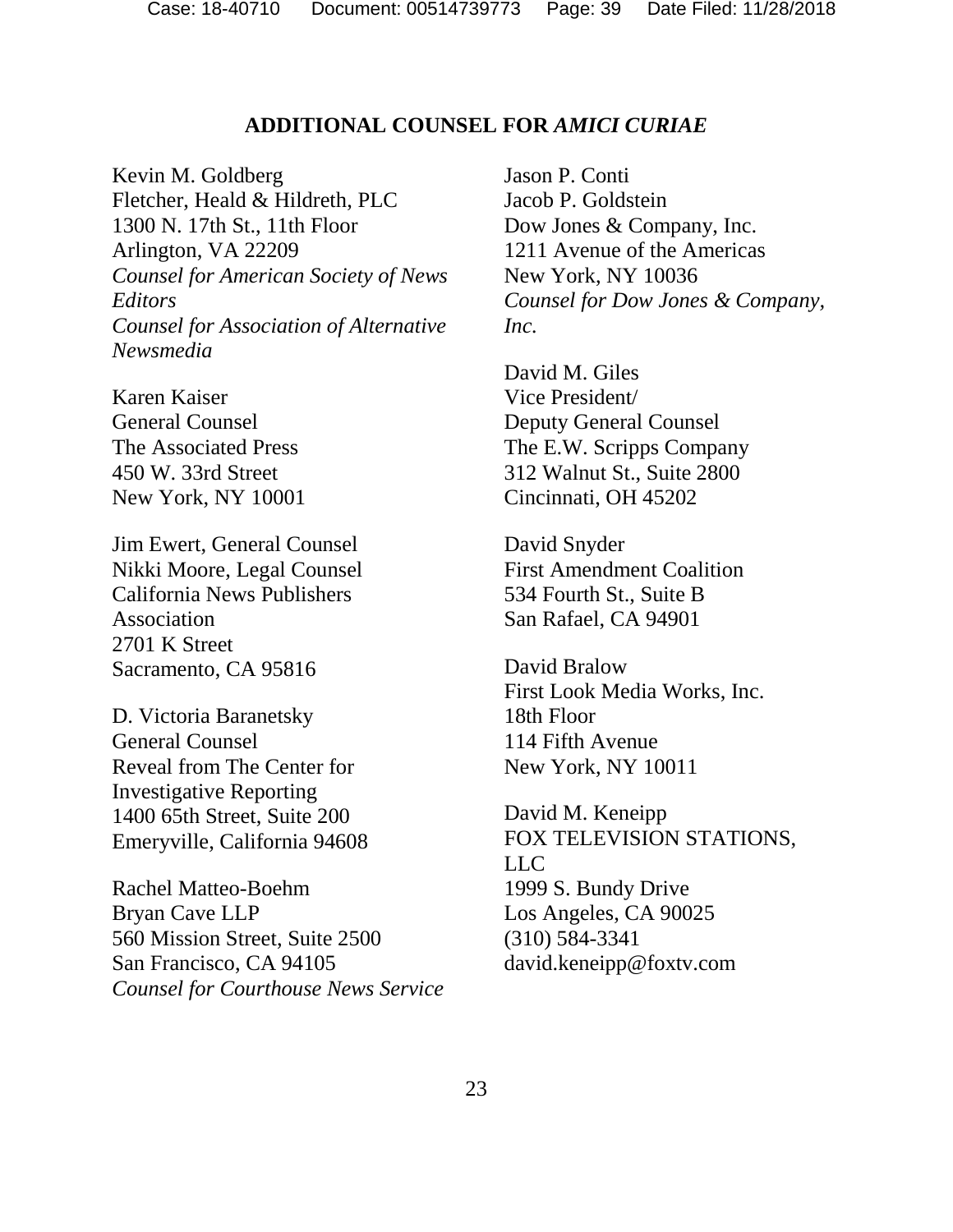Barbara W. Wall Senior Vice President & Chief Legal Officer Gannett Co., Inc. 7950 Jones Branch Drive McLean, VA 22107 (703) 854-6951

Jonathan Donnellan Ravi V. Sitwala Diego Ibarguen Hearst Corporation Office of General Counsel 300 W. 57th St., 40th Floor New York, NY 10019

Juan Cornejo The McClatchy Company 2100 Q Street Sacramento, CA 95816

Kurt Wimmer Covington & Burling LLP 1201 Pennsylvania Ave., NW Washington, DC 20004 *Counsel for The Media Institute*

Marshall W. Anstandig Senior Vice President, General Counsel and Secretary Digital First Media 4 North 2nd Street, Suite 800 San Jose, CA 95113 manstandig@bayareanewsgroup.com (408) 920-5784

James Chadwick Sheppard Mullin Richter & Hampton LLP 379 Lytton Avenue Palo Alto, CA 94301-1479 jchadwick@sheppardmullin.com (650) 815-2600 *Counsel for Digital First Media*

James Cregan Executive Vice President MPA – The Association of Magazine Media 1211 Connecticut Ave. NW Suite 610 Washington, DC 20036

Mickey H. Osterreicher 1100 M&T Center, 3 Fountain Plaza, Buffalo, NY 14203 *Counsel for National Press Photographers Association*

Jonathan Hart Ashley Messenger Micah Ratner National Public Radio, Inc. 1111 North Capitol St. NE Washington, D.C. 20002

David McCraw V.P./Assistant General Counsel The New York Times Company 620 Eighth Avenue New York, NY 10018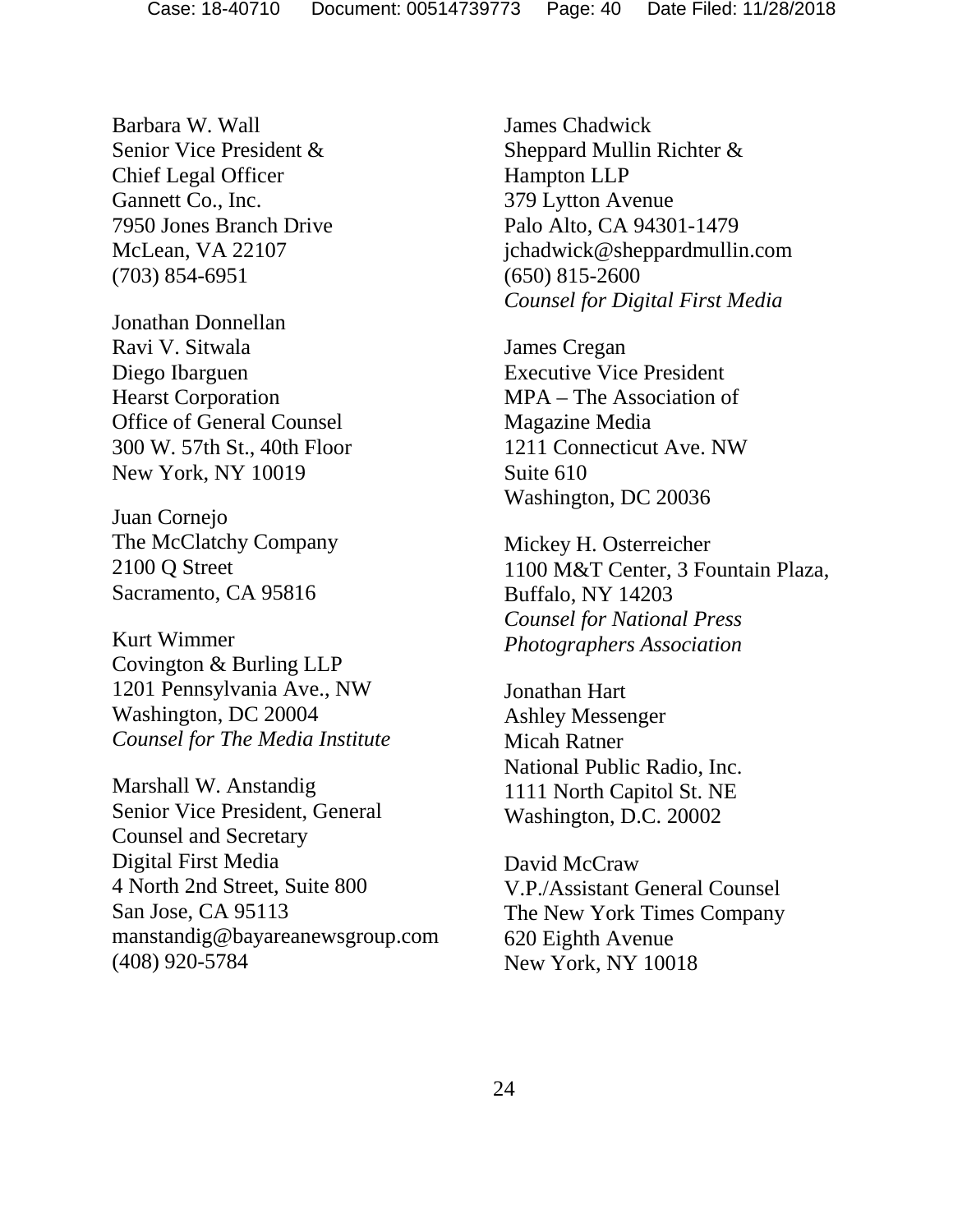Kurt Wimmer Covington & Burling LLP 850 10th Street, NW Washington, DC 20001 *Counsel for the News Media Alliance*

Laura R. Handman Alison Schary Davis Wright Tremaine LLP

Suite 800 1919 Pennsylvania Avenue, NW Washington, DC 20006

Thomas R. Burke Davis Wright Tremaine LLP Suite 800 505 Montgomery Street San Francisco, CA 94111 *Counsel for Online News Association*

Elizabeth C. Koch Ballard Spahr LLP 1909 K Street, NW 12th Floor Washington, DC 20006-1157 *Counsel for POLITICO LLC*

Richard J. Tofel President ProPublica 155 Avenue of the Americas 13th Floor New York, NY 10013

Kathleen A. Kirby Wiley Rein LLP 1776 K Street, NW Washington, DC 20006 *Counsel for Radio Television Digital News Association*

Bruce E. H. Johnson Davis Wright Tremaine LLP 1201 Third Ave., Suite 2200 Seattle, WA 98101 *Counsel for The Seattle Times Co.*

Barry Faber Exec. V.P./General Counsel Sinclair Broadcast Group, Inc. 10706 Beaver Dam Road Hunt Valley, MD 21030

Bruce W. Sanford Mark I. Bailen Baker & Hostetler LLP 1050 Connecticut Ave., NW Suite 1100 Washington, DC 20036 *Counsel for Society of Professional Journalists*

John B. Kennedy James A. McLaughlin Kalea S. Clark The Washington Post One Franklin Square Washington, D.C. 20071 Tel: (202) 334-6000 Fax: (202) 334-5075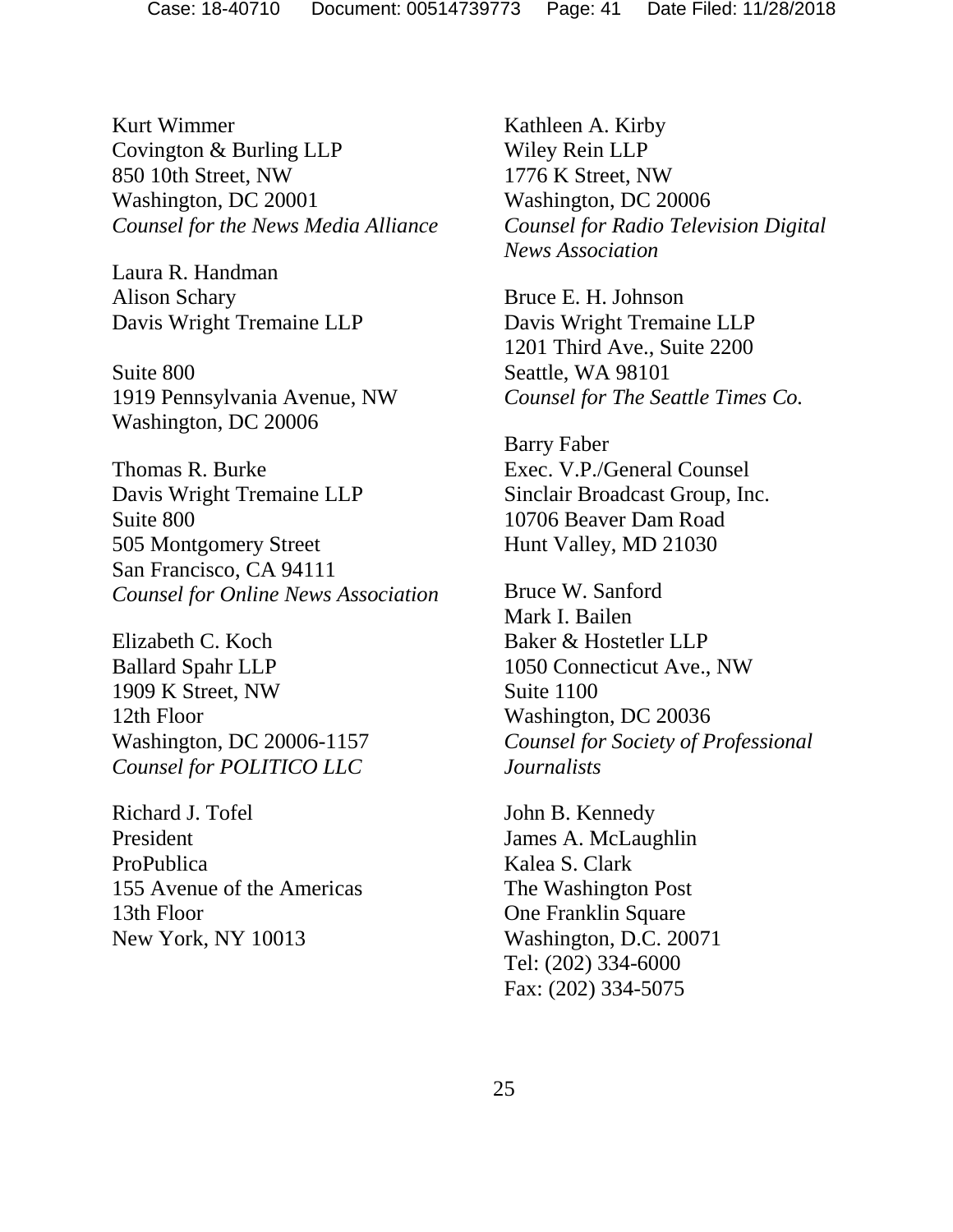# **CERTIFICATE OF SERVICE**

I, Thomas S. Leatherbury, do hereby certify that I have filed the foregoing Brief of *Amici Curiae* (attached to the Motion of *Amici Curiae*) electronically with the Clerk of the Court for the United States Court of Appeals for the Fifth Circuit using the appellate CM/ECF system on November 28, 2018.

I certify that all participants in this case are registered CM/ECF users and that service will be accomplished by the appellate CM/ECF system.

> */s/ Thomas S. Leatherbury*  Thomas S. Leatherbury *Counsel of Record*